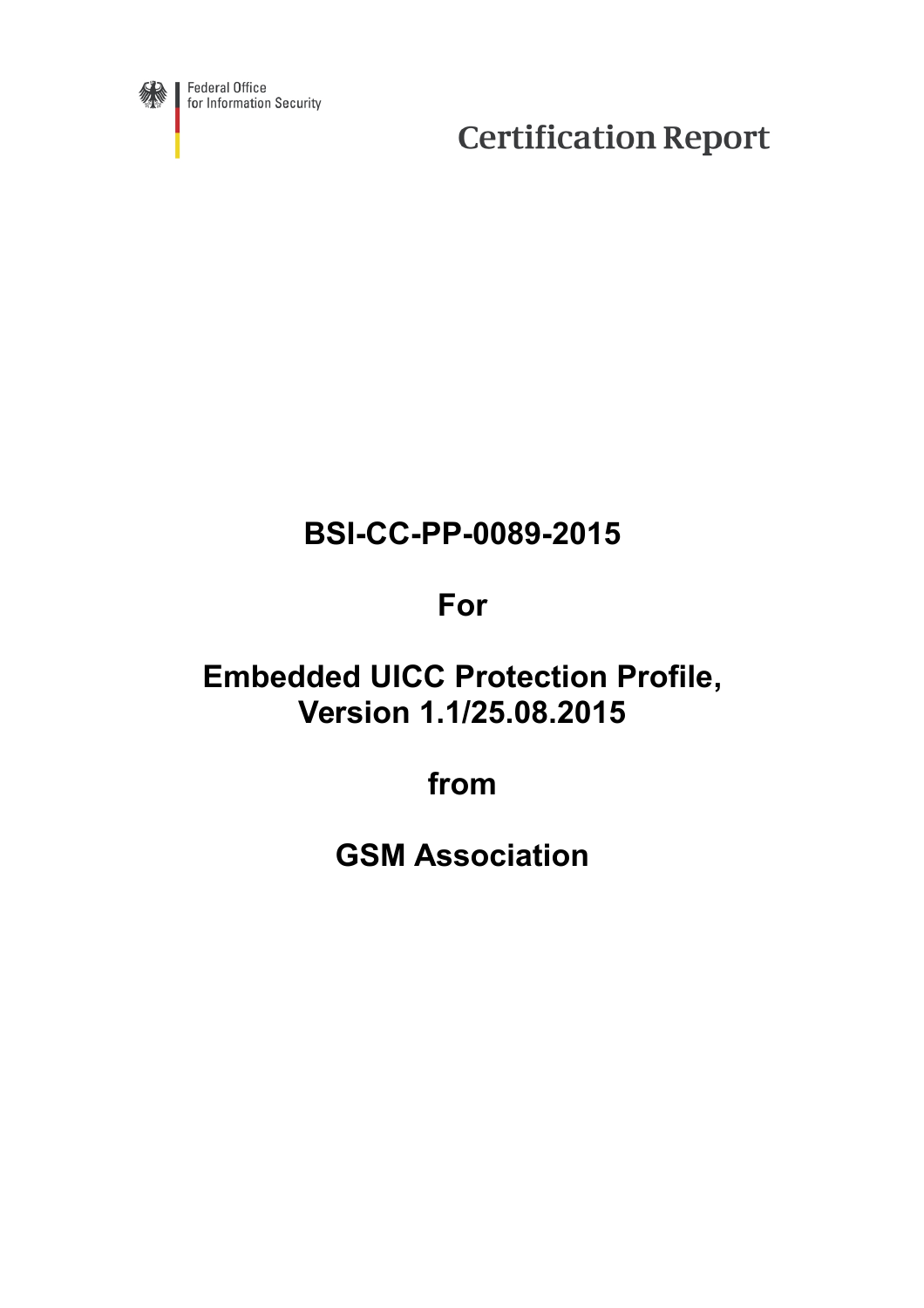Federal Office for Information Security (BSI), Postfach 20 03 63, 53133 Bonn, Germany Phone +49 (0)228 99 9582-0, Fax +49 (0)228 9582-5477, Infoline +49 (0)228 99 9582-111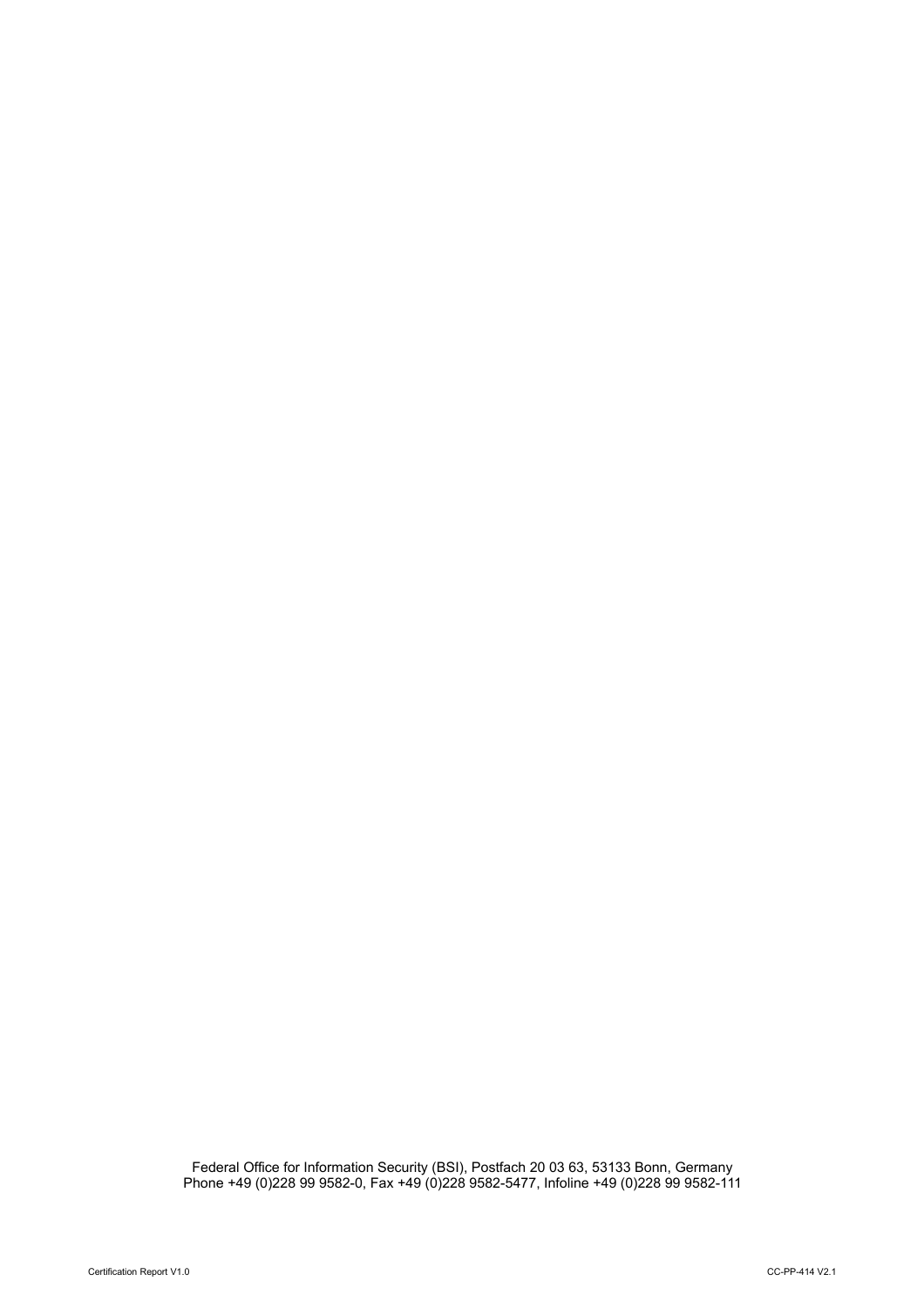

**Deutsches** erteilt vom



IT-Sicherheitszertifikat

Bundesamt für Sicherheit in der Informationstechnik

## **BSI-CC-PP-0089-2015**

Common Criteria Protection Profile

#### **Embedded UICC Protection Profile** Version 1.1/25.08.2015

developed by GSM Association

Assurance Package claimed in the Protection Profile: Common Criteria Part 3 conformant EAL 4 augmented by ALC\_DVS.2 and AVA\_VAN.5



Common Criteria **Recognition** Arrangement

Valid until 5 October 2025

*<u>A Common Criteria</u>* 

The Protection Profile identified in this certificate has been evaluated at an approved evaluation facility using the Common Methodology for IT Security Evaluation (CEM), Version 3.1 for conformance to the Common Criteria for IT Security Evaluation (CC), Version 3.1.

This certificate applies only to the specific version and release of the Protection Profile and in conjunction with the complete Certification Report.

The evaluation has been conducted in accordance with the provisions of the certification scheme of the German Federal Office for Information Security (BSI) and the conclusions of the evaluation facility in the evaluation technical report are consistent with the evidence adduced.

This certificate is not an endorsement of the Protection Profile by the Federal Office for Information Security or any other organisation that recognises or gives effect to this certificate, and no warranty of the Protection Profile by the Federal Office for Information Security or any other organisation that recognises or gives effect to this certificate, is either expressed or implied.

Bonn, 6 October 2015 For the Federal Office for Information Security



Joachim Weber L.S. Head of Division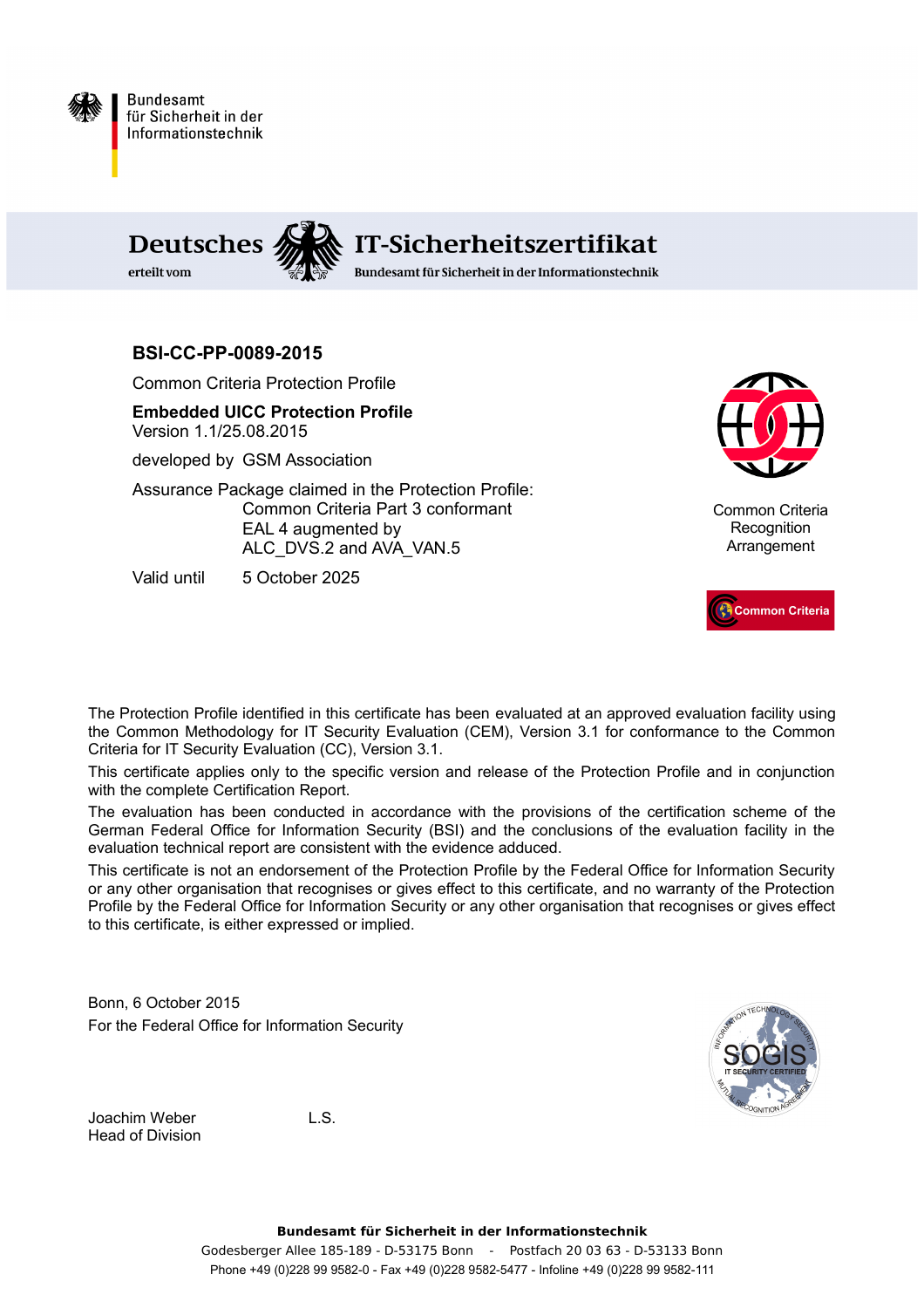This page is intentionally left blank.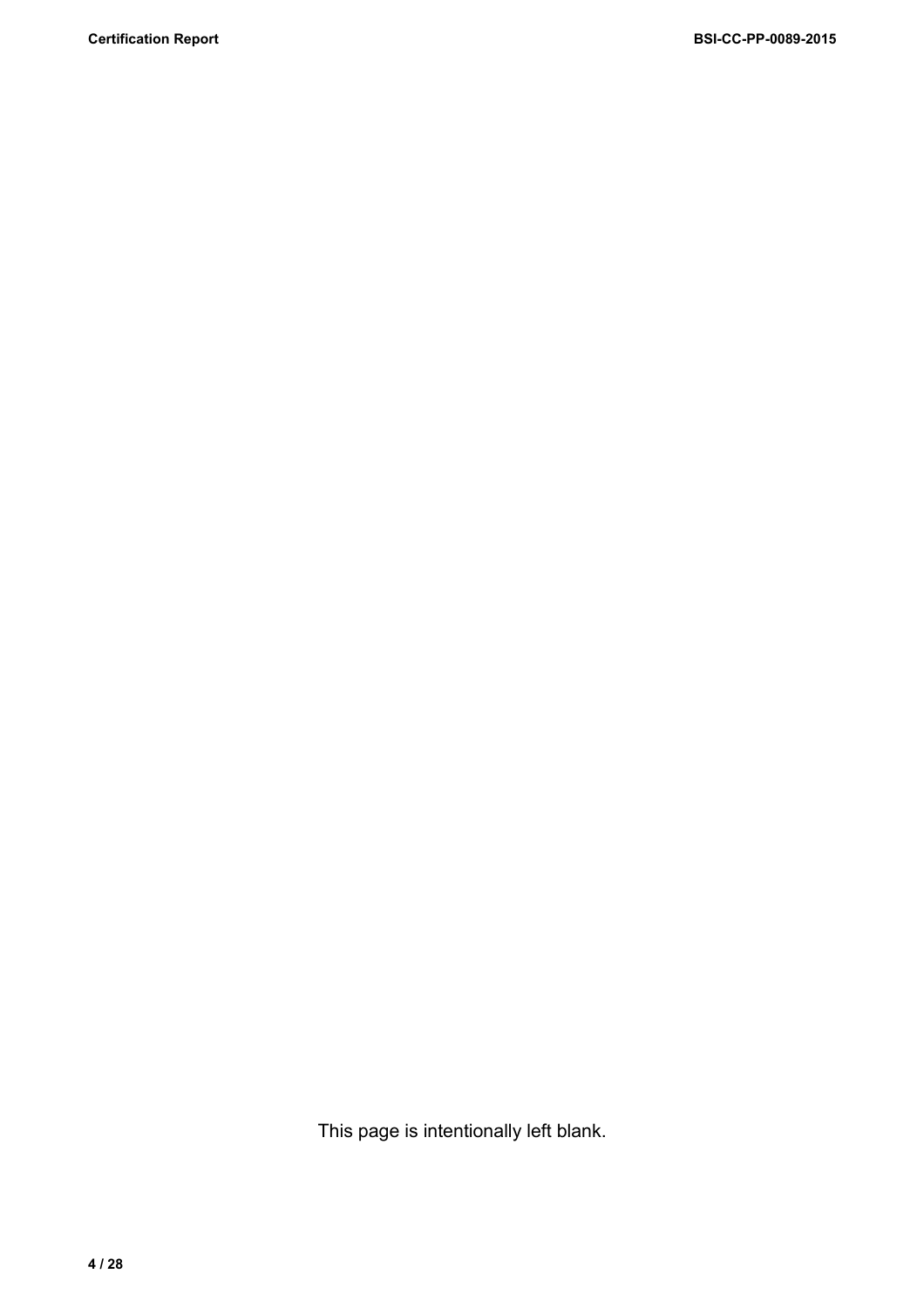# **Preliminary Remarks**

Under the BSIG<sup>[1](#page-4-0)</sup> Act, the Federal Office for Information Security (BSI) has the task of issuing certificates for information technology products as well as for Protection Profiles (PP).

A PP defines an implementation-independent set of IT security requirements for a category of products which are intended to meet common consumer needs for IT security. The development and certification of a PP or the reference to an existent one gives consumers the possibility to express their IT security needs without referring to a special product. Product or system certifications can be based on Protection Profiles. For products which have been certified based on a Protection Profile an individual certificate will be issued.

Certification of the Protection Profile is carried out on the instigation of the BSI or a sponsor.

A part of the procedure is the technical examination (evaluation) of the Protection Profile according to Common Criteria [1].

The evaluation is normally carried out by an evaluation facility recognised by the BSI or by BSI itself.

The result of the certification procedure is the present Certification Report. This report contains among others the certificate (summarised assessment) and the detailed Certification Results.

<span id="page-4-0"></span><sup>&</sup>lt;sup>1</sup> Act on the Federal Office for Information Security (BSI-Gesetz - BSIG) of 14 August 2009, Bundesgesetzblatt I p. 2821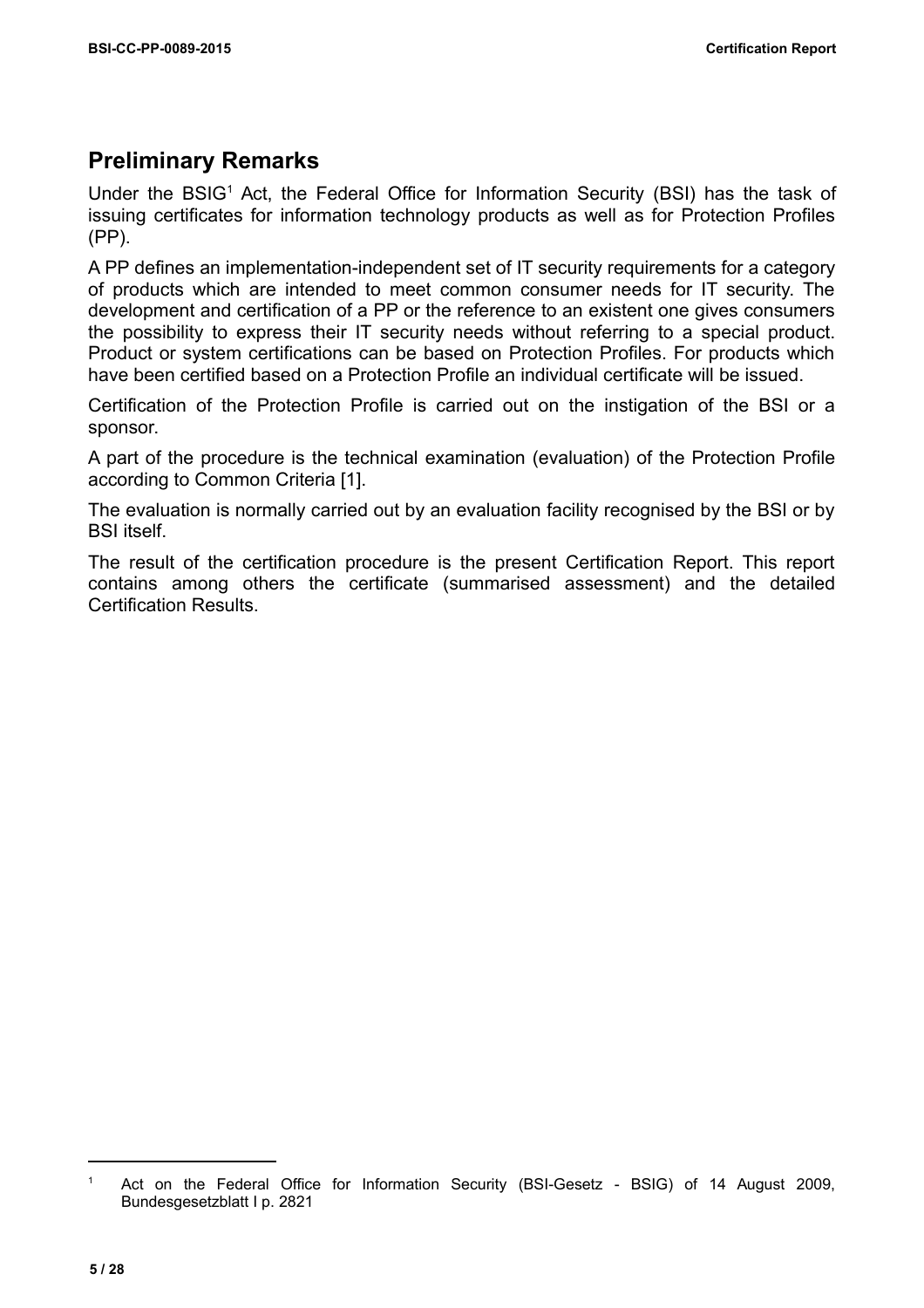# **Contents**

| 2 Recognition Agreements. |  |
|---------------------------|--|
|                           |  |
|                           |  |
|                           |  |
| 27                        |  |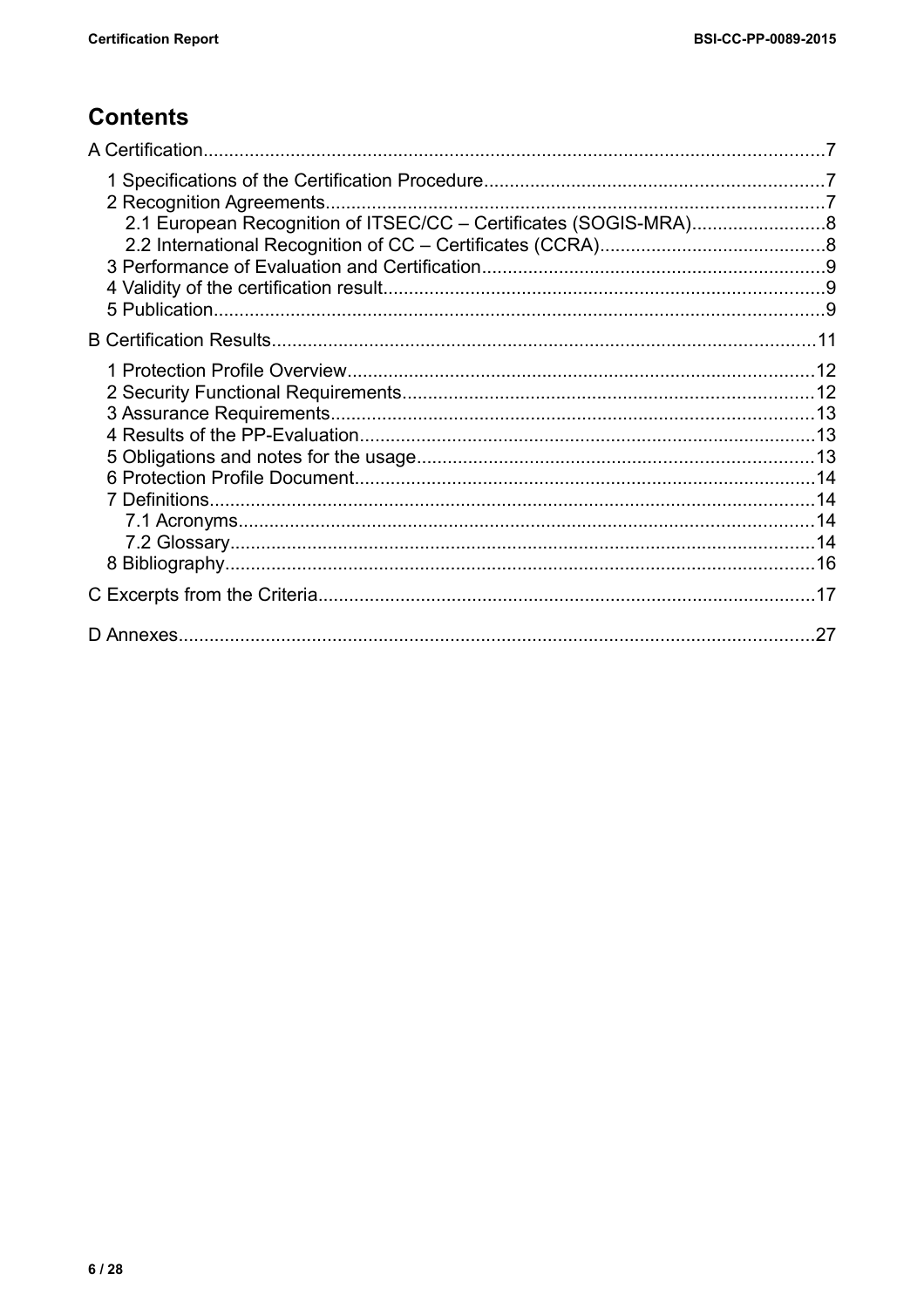# **A Certification**

# **1 Specifications of the Certification Procedure**

The certification body conducts the procedure according to the criteria laid down in the following:

- $\bullet$  BSIG<sup>[2](#page-6-0)</sup>
- $\bullet$  BSI Certification and Approval Ordinance<sup>[3](#page-6-1)</sup>
- $\bullet$  BSI Schedule of Costs<sup>[4](#page-6-2)</sup>
- Special decrees issued by the Bundesministerium des Innern (Federal Ministry of the Interior)
- DIN EN ISO/IEC 17065 standard
- BSI certification: Procedural Description (BSI 7125) [3]
- Common Criteria for IT Security Evaluation (CC), Version 3.1<sup>[5](#page-6-3)</sup>[1]
- Common Methodology for IT Security Evaluation, Version 3.1 [2]
- BSI certification: Application Notes and Interpretation of the Scheme (AIS) [7]
- Procedure for the Issuance of a PP certificate by the BSI

# **2 Recognition Agreements**

In order to avoid multiple certification of the same Protection Profile in different countries a mutual recognition of IT security certificates - as far as such certificates are based on CC under certain conditions was agreed.

<span id="page-6-0"></span><sup>&</sup>lt;sup>2</sup> Act on the Federal Office for Information Security (BSI-Gesetz - BSIG) of 14 August 2009, Bundesgesetzblatt I p. 2821

<span id="page-6-1"></span><sup>&</sup>lt;sup>3</sup> Ordinance on the Procedure for Issuance of Security Certificates and approval by the Federal Office for Information Security (BSI-Zertifizierungs- und -Anerkennungsverordnung - BSIZertV) of 17 December 2014, Bundesgesetzblatt 2014, part I, no. 61, p. 2231

<span id="page-6-2"></span><sup>4</sup> Schedule of Cost for Official Procedures of the Bundesamt für Sicherheit in der Informationstechnik (BSI-Kostenverordnung, BSI-KostV) of 03 March 2005, Bundesgesetzblatt I p. 519

<span id="page-6-3"></span><sup>&</sup>lt;sup>5</sup> Proclamation of the Bundesministerium des Innern of 12 February 2007 in the Bundesanzeiger dated 23 February 2007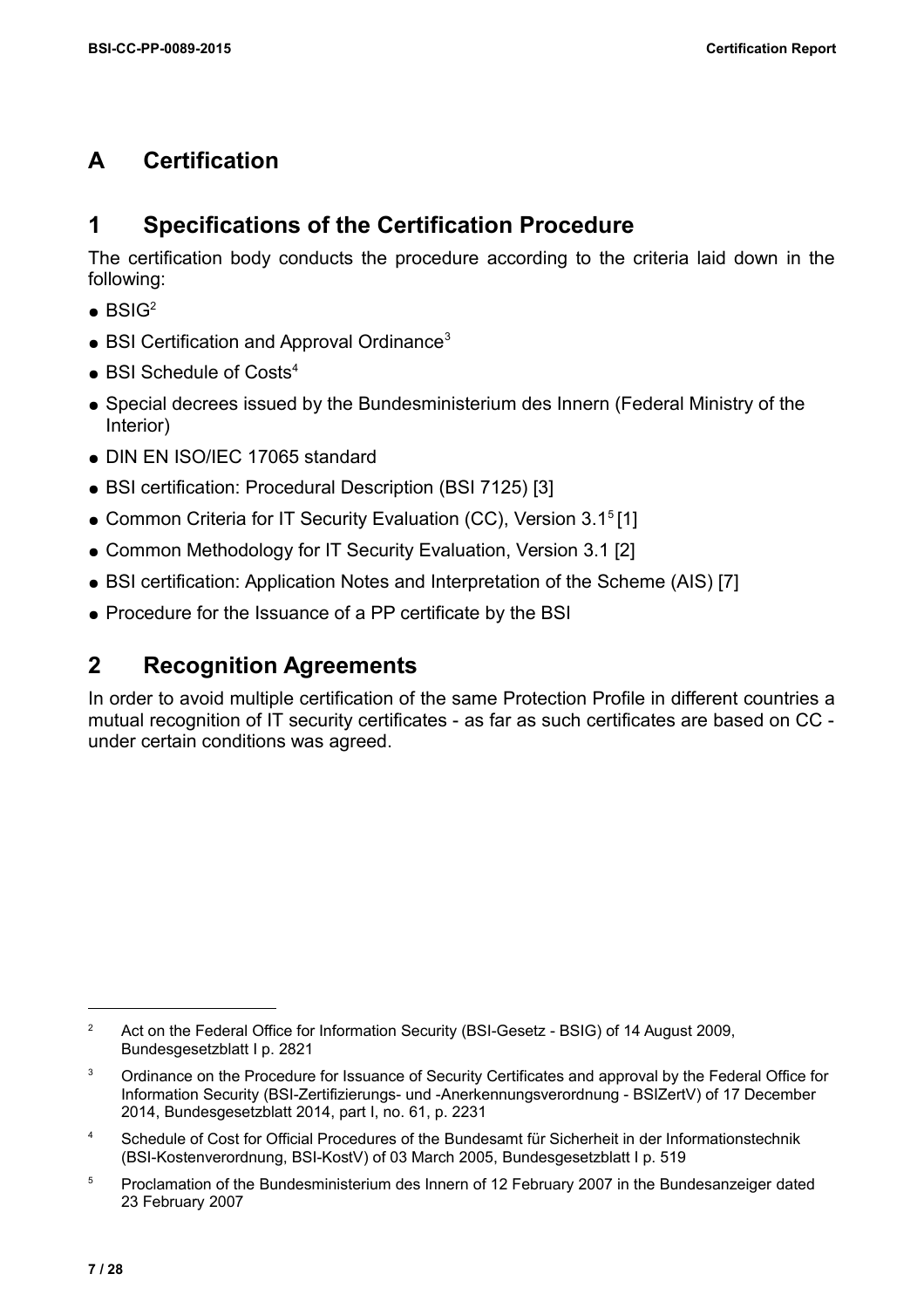## **2.1 European Recognition of ITSEC/CC – Certificates (SOGIS-MRA)**

The SOGIS-Mutual Recognition Agreement (SOGIS-MRA) Version 3 became effective in April 2010. It defines the recognition of certificates for IT-Products at a basic recognition level and, in addition, at higher recognition levels for IT-Products related to certain SOGIS Technical Domains only.

The basic recognition level includes Common Criteria (CC) Evaluation Assurance Levels EAL 1 to EAL 4 and ITSEC Evaluation Assurance Levels E1 to E3 (basic). For "Smartcards and similar devices" a SOGIS Technical Domain is in place. For "HW Devices with Security Boxes" a SOGIS Technical Domains is in place, too. This Domain is linked to a conformance claim to one of the related SOGIS Recommended Protection Profiles. In addition, certificates issued for Protection Profiles based on Common Criteria are part of the recognition agreement.

As of September 2011 the new agreement has been signed by the national bodies of Austria, Finland, France, Germany, Italy, The Netherlands, Norway, Spain, Sweden and the United Kingdom. Details on recognition and the history of the agreement can be found at [https://www.bsi.bund.de/zertifizierung.](https://www.bsi.bund.de/zertifizierung)

The SOGIS-MRA logo printed on the certificate indicates that it is recognised under the terms of this agreement by the nations listed above.

This certificate is recognized under SOGIS-MRA for all assurance components selected.

## **2.2 International Recognition of CC – Certificates (CCRA)**

The international arrangement on the mutual recognition of certificates based on the CC (Common Criteria Recognition Arrangement, CCRA-2014) has been ratified on 08 September 2014. It covers CC certificates based on collaborative Protection Profiles (cPP) (exact use), certificates based on assurance components up to and including EAL 2 or the assurance family Flaw Remediation (ALC\_FLR) and certificates for Protection Profiles and for collaborative Protection Profiles (cPP).

The CCRA-2014 replaces the old CCRA signed in May 2000 (CCRA-2000). Certificates based on CCRA-2000, issued before 08 September 2014 are still under recognition according to the rules of CCRA-2000. For on 08 September 2014 ongoing certification procedures and for Assurance Continuity (maintenance and re-certification) of old certificates a transition period on the recognition of certificates according to the rules of CCRA-2000 (i.e. assurance components up to and including EAL 4 or the assurance family Flaw Remediation (ALC\_FLR)) is defined until 08 September 2017.

As of September 2014 the signatories of the new CCRA are government representatives from the following nations: Australia, Austria, Canada, Czech Republic, Denmark, Finland, France, Germany, Greece, Hungary, India, Israel, Italy, Japan, Malaysia, The Netherlands, New Zealand, Norway, Pakistan, Republic of Korea, Singapore, Spain, Sweden, Turkey, United Kingdom, and the United States.

The current list of signatory nations and approved certification schemes can be seen on the website: [http://www.commoncriteriaportal.org.](http://www.commoncriteriaportal.org/)

The Common Criteria Recognition Arrangement logo printed on the certificate indicates that this certification is recognised under the terms of this agreement by the nations listed above.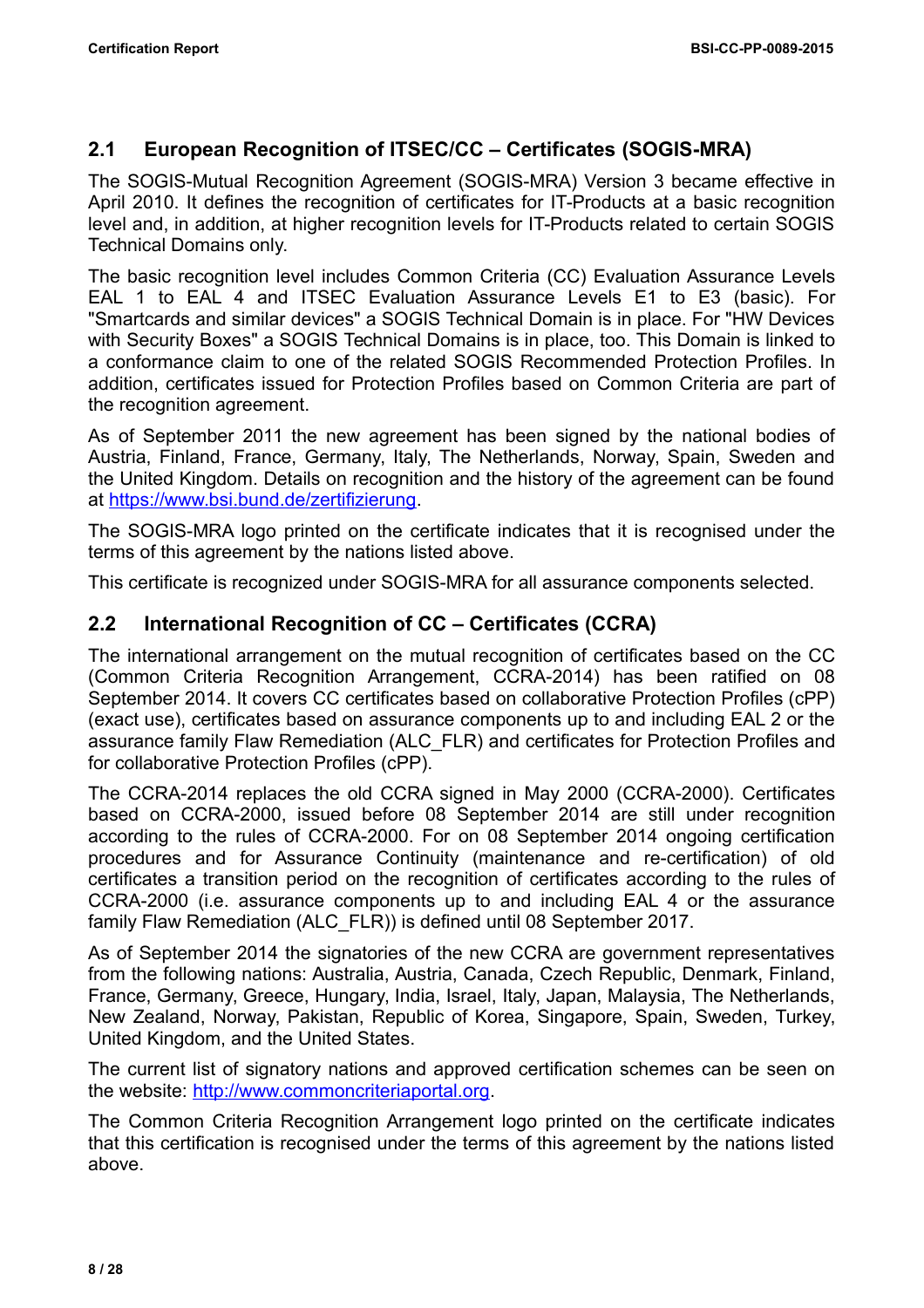# **3 Performance of Evaluation and Certification**

The certification body monitors each individual evaluation to ensure a uniform procedure, a uniform interpretation of the criteria and uniform ratings.

The PP Embedded UICC Protection Profile, Version 1.1/25.08.2015 has undergone the certification procedure at BSI.

The evaluation of the PP Embedded UICC Protection Profile, Version 1.1/25.08.2015 was conducted by the ITSEF T-Systems GEI GmbH. The evaluation was completed on 1 October 2015. The ITSEF T-Systems GEI GmbH is an evaluation facility (ITSEF)<sup>[6](#page-8-0)</sup> recognised by the certification body of BSI.

For this certification procedure the sponsor and applicant is: GSM Association.

The certification is concluded with the comparability check and the production of this Certification Report. This work was completed by the BSI.

# **4 Validity of the certification result**

This Certification Report only applies to the version of the Protection Profile as indicated.

In case of changes to the certified version of the Protection Profile, the validity can be extended to new versions and releases, provided the sponsor applies for assurance continuity (i.e. re-certification or maintenance) of the modified Protection Profile, in accordance with the procedural requirements, and the evaluation does not reveal any security deficiencies.

For the meaning of the assurance levels please refer to the excerpts from the criteria at the end of the Certification Report.

The validity of this certificate ends as outlined on the certificate. The applicant and the sponsor of this certificate are recommended to review the technical content of the Protection Profile certified according to the evolvement of the technology and of the intended operational environment of the type of product concerned as well as according to the evolvement of the evaluation criteria. Such review should result in an update and a re-certification of the Protection Profile accordingly. Typically, technical standards are reviewed on a five years basis.

The limitation of validity of this PP certificate does not necessarily impact the validity period of a product certificate referring to this Protection Profile, but the certification body issuing a product certificate based on this Protection Profile should take it into its consideration on validity.

# **5 Publication**

The PP Embedded UICC Protection Profile, Version 1.1/25.08.2015 has been included in the BSI list of the certified Protection Profiles, which is published regularly (see also Internet: [https://www.bsi.bund.de](https://www.bsi.bund.de/) and [4]). Further information can be obtained from BSI-Infoline +49 228 9582-111.

<span id="page-8-0"></span><sup>6</sup> Information Technology Security Evaluation Facility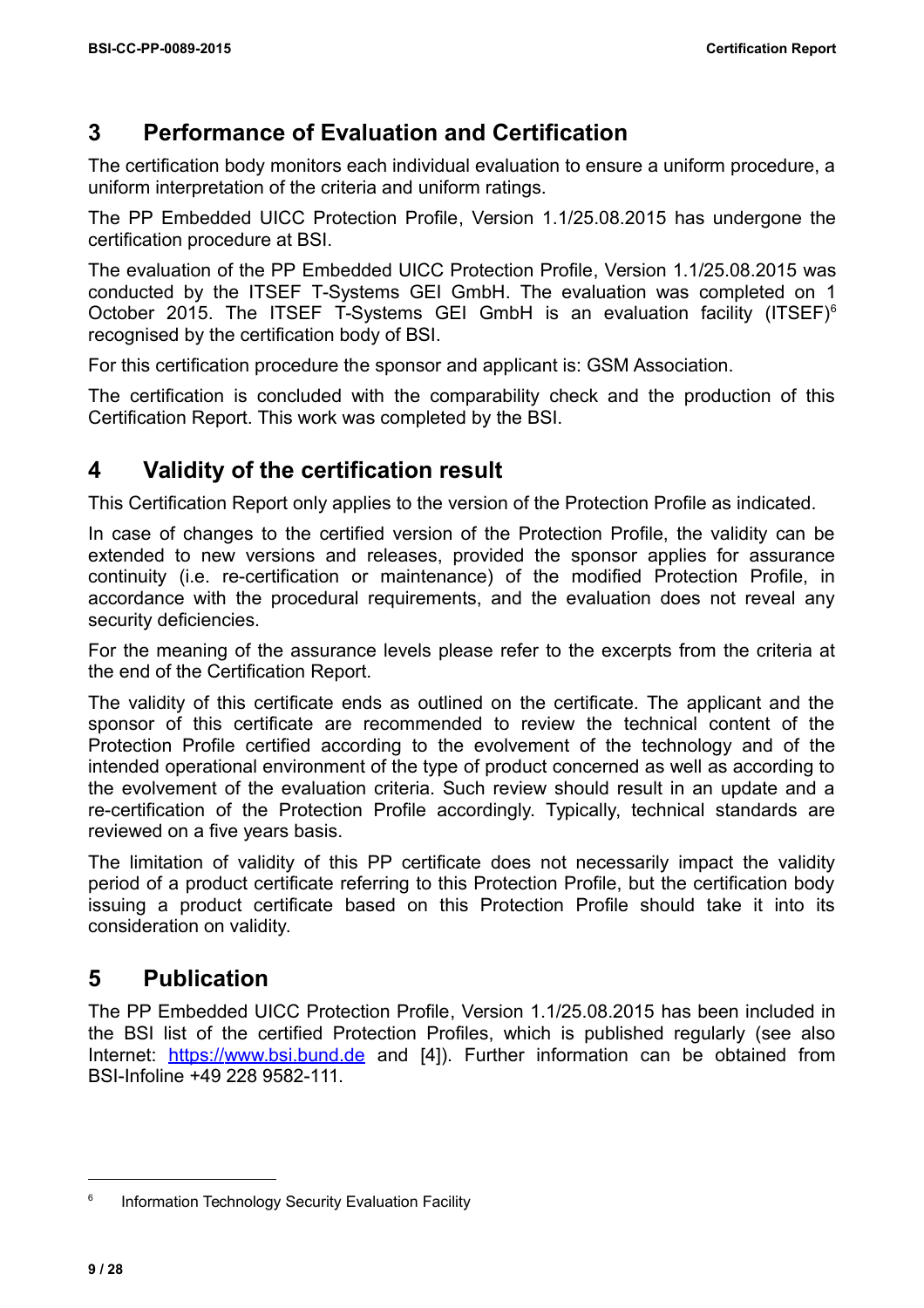Further copies of this Certification Report can be requested from the developer<sup>[7](#page-9-0)</sup> of the Protection Profile. The Certification Report may also be obtained in electronic form at the internet address stated above.

<span id="page-9-0"></span><sup>7</sup> GSMA Head Office Floor 2 The Walbrook Building 25 Walbrook London EC4N 8AF UK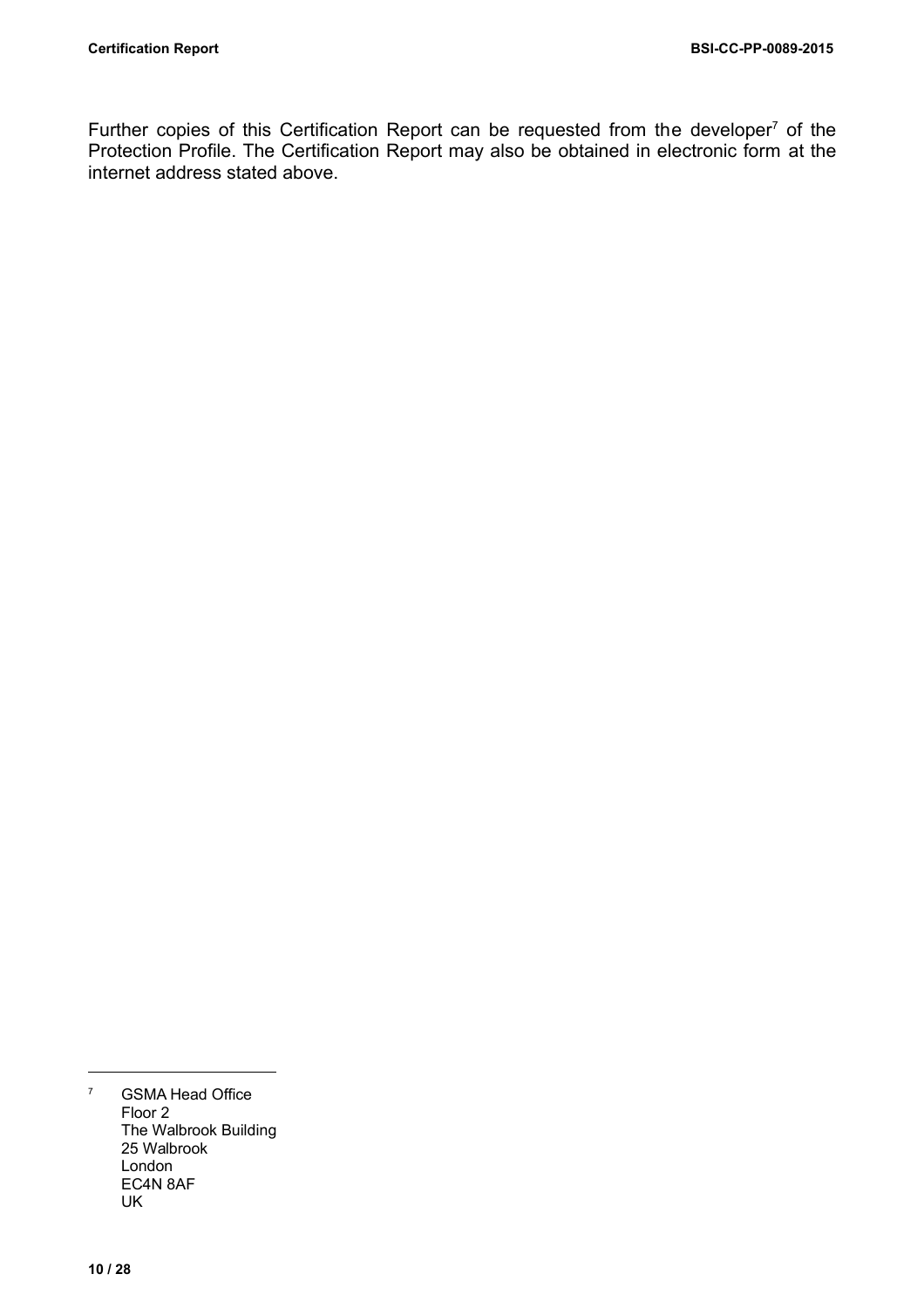# **B Certification Results**

The following results represent a summary of

- the certified Protection Profile,
- the relevant evaluation results from the evaluation facility, and
- complementary notes and stipulations of the certification body.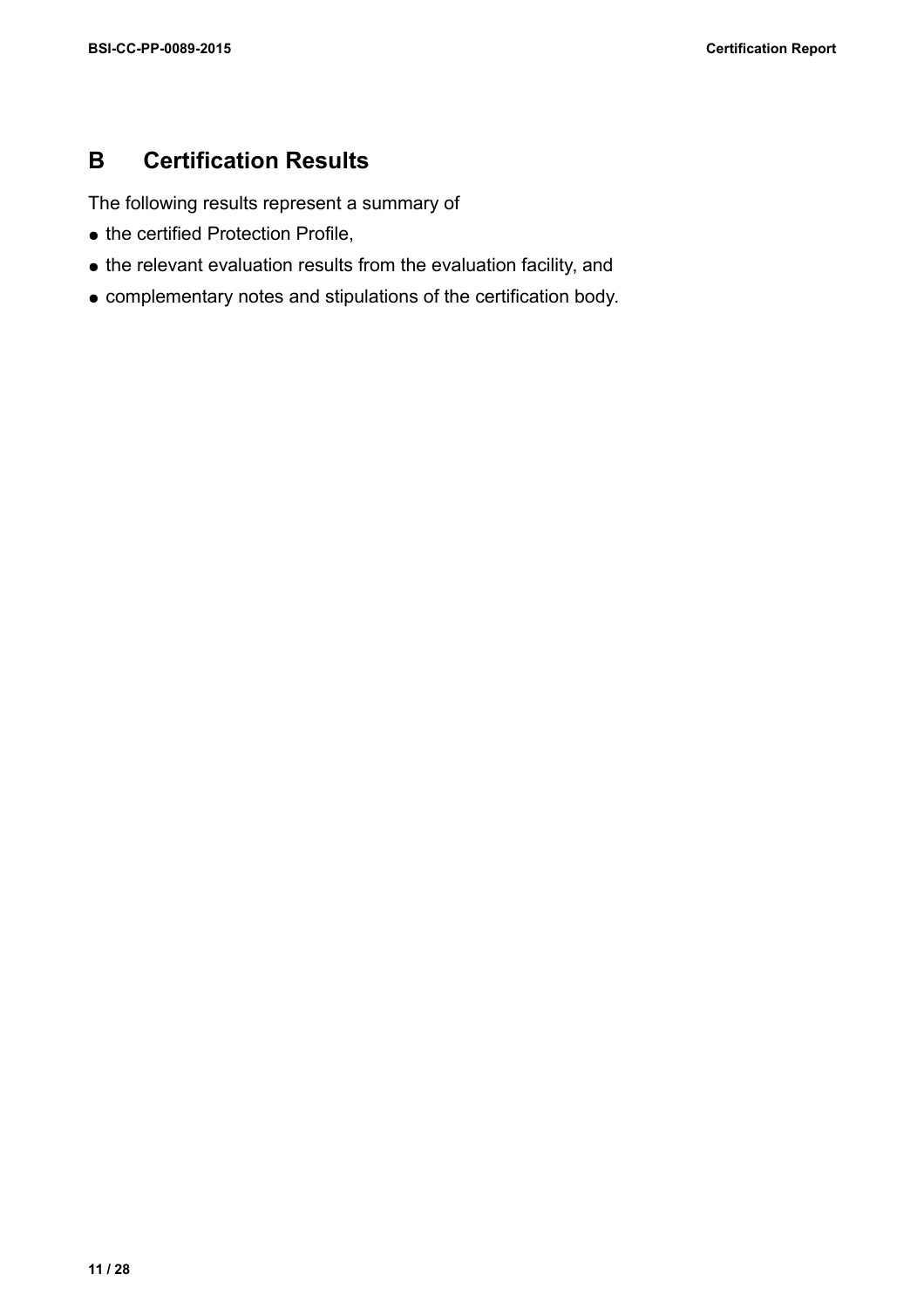# **1 Protection Profile Overview**

The Protection Profile Embedded UICC Protection Profile, Version 1.1/25.08.2015 [6] is established by the GSM Association as a basis for the development of Security Targets in order to perform a certification of an IT-product, the Target of Evaluation (TOE).

The TOE described in the Embedded UICC Protection Profile, developed by GSMA under the Certification ID BSI-CC-PP-0089-2015 in Version 1.1 as of 25.08.2015, is the software that implements the GSMA Remote Provisioning Architecture for Embedded UICC Technical Specification.

The TOE includes:

- Security Domains: Privileged applications providing the remote provisioning and administration functionality;
- A set of functions providing support to these Security Domains:
	- Platform Support Functions, which include Policy enforcement functions and extended GP OPEN functionality;
	- A Telecom Framework providing network authentication algorithms.

The TOE includes in particular Platform management capabilities, which provide an interface to manage applications in a secure way. These packages are inspired from GlobalPlatform (GP). The GP OPEN package may implement part of the Platform Support Functions functionality.

A Profile is the combination of a file structure, data and applications to be provisioned in eUICC. Each Profile, combined with the functionality of the eUICC, behaves basically as a SIM card. An eUICC may contain more than one Profile, but one and only one is activated at a time.

The assets to be protected by a TOE claiming conformance to this PP are defined in the Protection Profile [6], chapter 3.1. Based on these assets the security problem definition is defined in terms of assumptions, threats and organisational security policies. This is outlined in the Protection Profile [6], chapter 3.3, 3.4 and 3.5.

These assumptions, threats and organisational security policies are split into security objectives to be fulfilled by a TOE claiming conformance to this PP and security objectives to be fulfilled by the operational environment of a TOE claiming conformance to this PP. These objectives are outlined in the PP [6], chapter 4.1 and 4.2.

The Protection Profile [6] requires a Security Target based on this PP or another PP claiming this PP to fulfil the CC requirements for demonstrable conformance.

# **2 Security Functional Requirements**

Based on the security objectives to be fulfilled by a TOE claiming conformance to this PP the security policy is expressed by the set of security functional requirements (SFR) to be implemented by a TOE. It covers the following issues:

- Class FCS: Cryptographic Support
- Class FIA: Identification and Authentication
- Class FDP: User Data Protection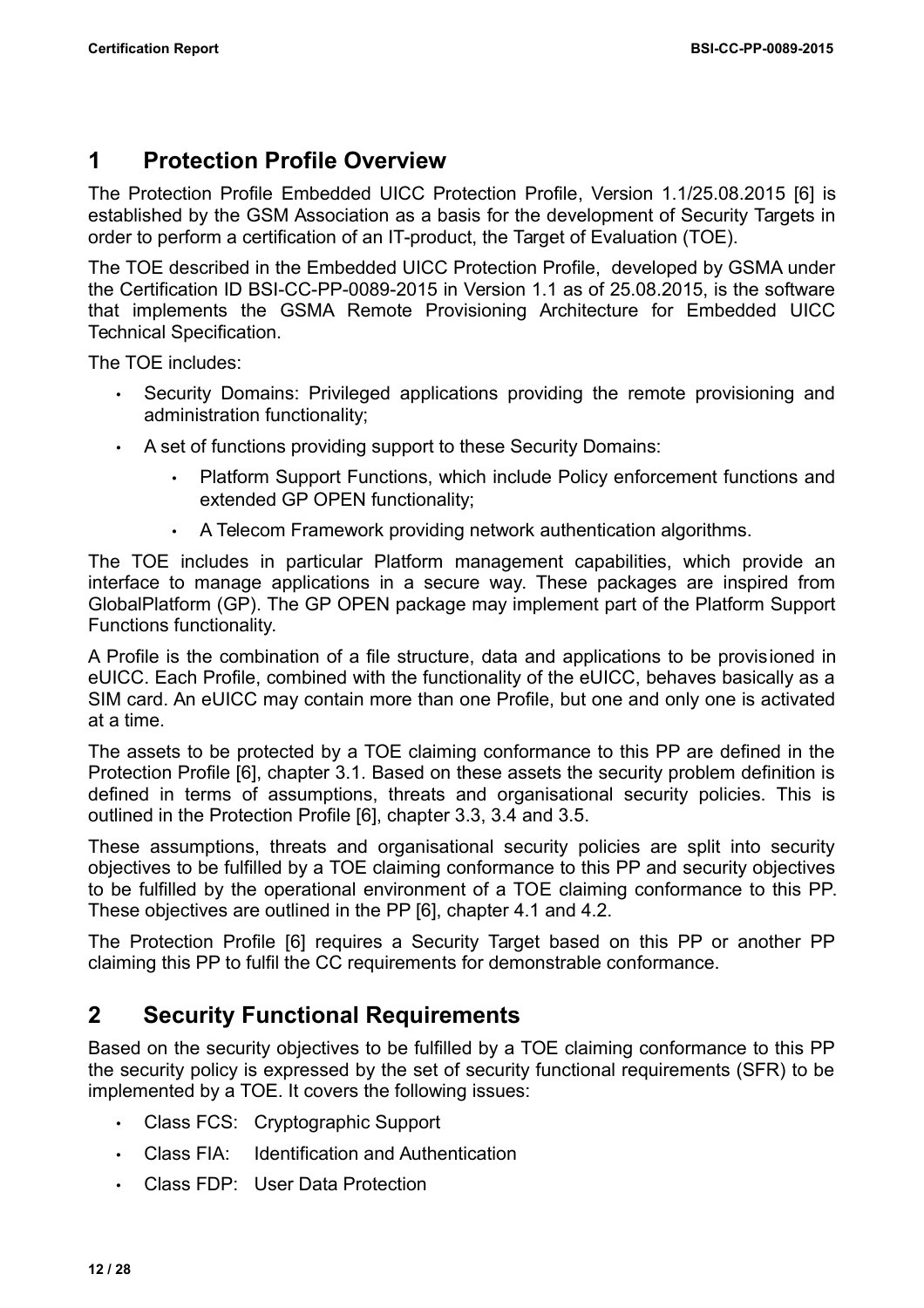- Class FMT: Security Management
- Class FPT: Protection of the TOE Security Functionality
- Class FTP: Trusted Path/Channels

These TOE security functional requirements are outlined in the PP [6], chapter 6.1. They are selected from Common Criteria Part 2 and some of them are newly defined. Thus the SFR claim is called:

Common Criteria Part 2 extended

# **3 Assurance Requirements**

The TOE security assurance package claimed in the Protection Profile is based entirely on the assurance components defined in part 3 of the Common Criteria. Thus, this assurance package is called:

> Common Criteria Part 3 conformant EAL 4 augmented by ALC DVS.2 and AVA VAN.5

(for the definition and scope of assurance packages according to CC see part C or [1], part 3 for details).

# **4 Results of the PP-Evaluation**

The Evaluation Technical Report (ETR) [5] was provided by the ITSEF according to the Common Criteria [1], the Methodology [2], the requirements of the Scheme [3] and all Application Notes and Interpretations of the Scheme (AIS) [7] as relevant for the TOE.

As a result of the evaluation the verdict PASS is confirmed for the assurance components of the class APE.

The following assurance components were used:

APE\_INT.1 PP introduction APE\_CCL.1 Conformance claims

APE\_SPD.1 Security problem definition

APE\_OBJ.2 Security objectives

APE\_ECD.1 Extended components definition

APE\_REQ.2 Derived security requirements

The results of the evaluation are only applicable to the Protection Profile as defined in chapter 1.

# **5 Obligations and notes for the usage**

The following aspects need to be fulfilled when using the Protection Profile:

-None-

It is recommended to the user to consider the application notes to gain additional information and specific explanations.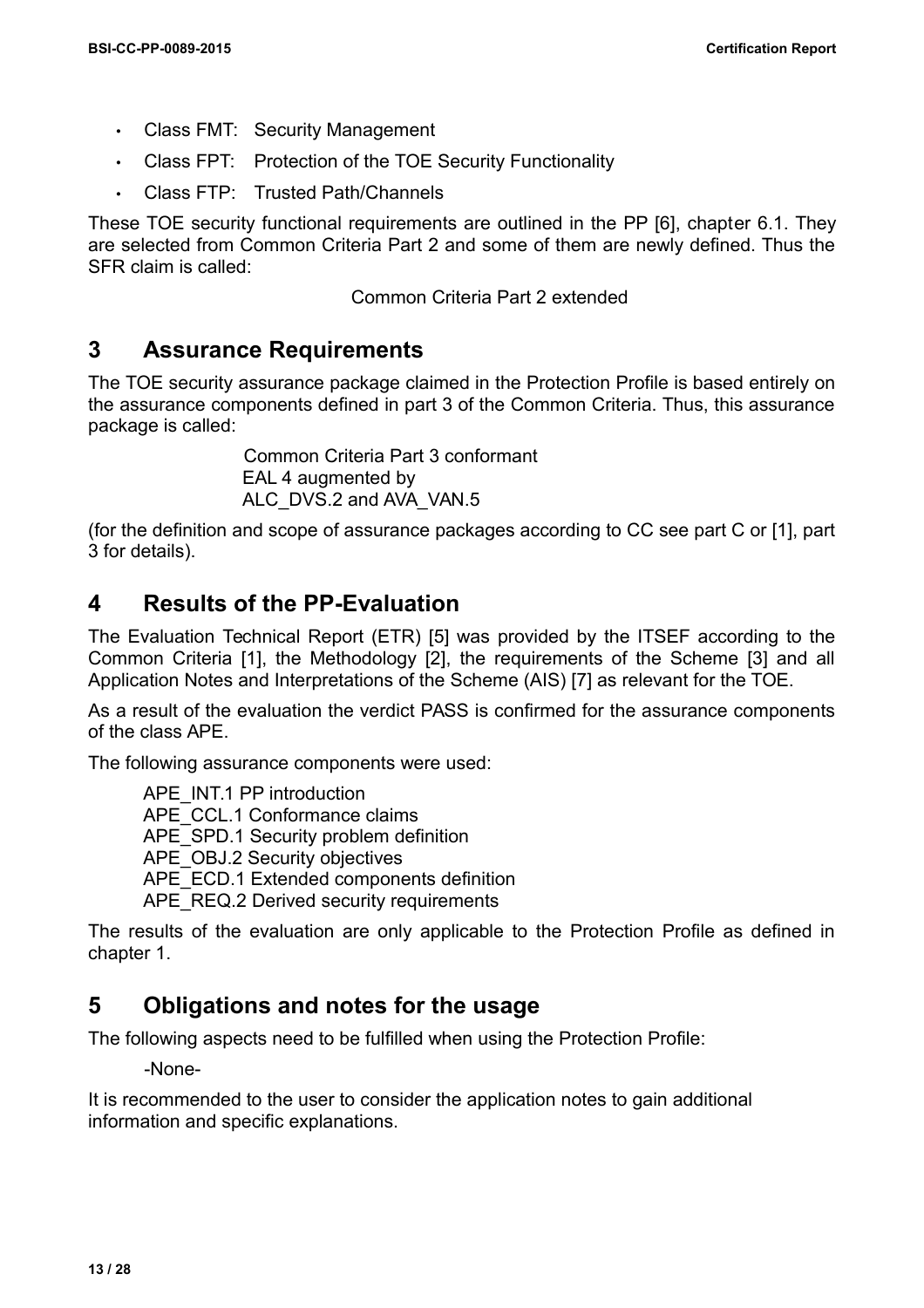# **6 Protection Profile Document**

The Protection Profile Embedded UICC Protection Profile, Version 1.1/25.08.2015 [6] is being provided within a separate document as Annex A of this report.

# **7 Definitions**

| 7.1          | <b>Acronyms</b>                                                                                                 |  |  |  |  |  |
|--------------|-----------------------------------------------------------------------------------------------------------------|--|--|--|--|--|
| <b>AIS</b>   | Application Notes and Interpretations of the Scheme                                                             |  |  |  |  |  |
| <b>BSI</b>   | Bundesamt für Sicherheit in der Informationstechnik / Federal Office for<br>Information Security, Bonn, Germany |  |  |  |  |  |
| <b>BSIG</b>  | BSI-Gesetz / Act on the Federal Office for Information Security                                                 |  |  |  |  |  |
| <b>CCRA</b>  | <b>Common Criteria Recognition Arrangement</b>                                                                  |  |  |  |  |  |
| cc           | <b>Common Criteria for IT Security Evaluation</b>                                                               |  |  |  |  |  |
| <b>CEM</b>   | Common Methodology for Information Technology Security Evaluation                                               |  |  |  |  |  |
| <b>EAL</b>   | <b>Evaluation Assurance Level</b>                                                                               |  |  |  |  |  |
| <b>ETR</b>   | <b>Evaluation Technical Report</b>                                                                              |  |  |  |  |  |
| eUICC        | embedded Universal Integrated Circuit Card                                                                      |  |  |  |  |  |
| <b>GP</b>    | GlobalPlatform                                                                                                  |  |  |  |  |  |
| <b>GSMA</b>  | Global System for Mobile Communication Association                                                              |  |  |  |  |  |
| IT           | Information Technology                                                                                          |  |  |  |  |  |
| <b>ITSEC</b> | Information Technology Security Evaluation Criteria                                                             |  |  |  |  |  |
| <b>ITSEF</b> | Information Technology Security Evaluation Facility                                                             |  |  |  |  |  |
| <b>PP</b>    | <b>Protection Profile</b>                                                                                       |  |  |  |  |  |
| <b>SAR</b>   | <b>Security Assurance Requirement</b>                                                                           |  |  |  |  |  |
| <b>SF</b>    | <b>Security Function</b>                                                                                        |  |  |  |  |  |
| <b>SFP</b>   | <b>Security Function Policy</b>                                                                                 |  |  |  |  |  |
| <b>SFR</b>   | <b>Security Functional Requirement</b>                                                                          |  |  |  |  |  |
| <b>SIM</b>   | <b>Subscriber Identity Module</b>                                                                               |  |  |  |  |  |
| <b>ST</b>    | <b>Security Target</b>                                                                                          |  |  |  |  |  |
| <b>TOE</b>   | <b>Target of Evaluation</b>                                                                                     |  |  |  |  |  |
| <b>TSF</b>   | <b>TOE Security Functionality</b>                                                                               |  |  |  |  |  |

# **7.2 Glossary**

**Augmentation** - The addition of one or more requirement(s) to a package.

**Extension** - The addition to an ST or PP of functional requirements not contained in part 2 and/or assurance requirements not contained in part 3 of the CC.

**Formal** - Expressed in a restricted syntax language with defined semantics based on well-established mathematical concepts.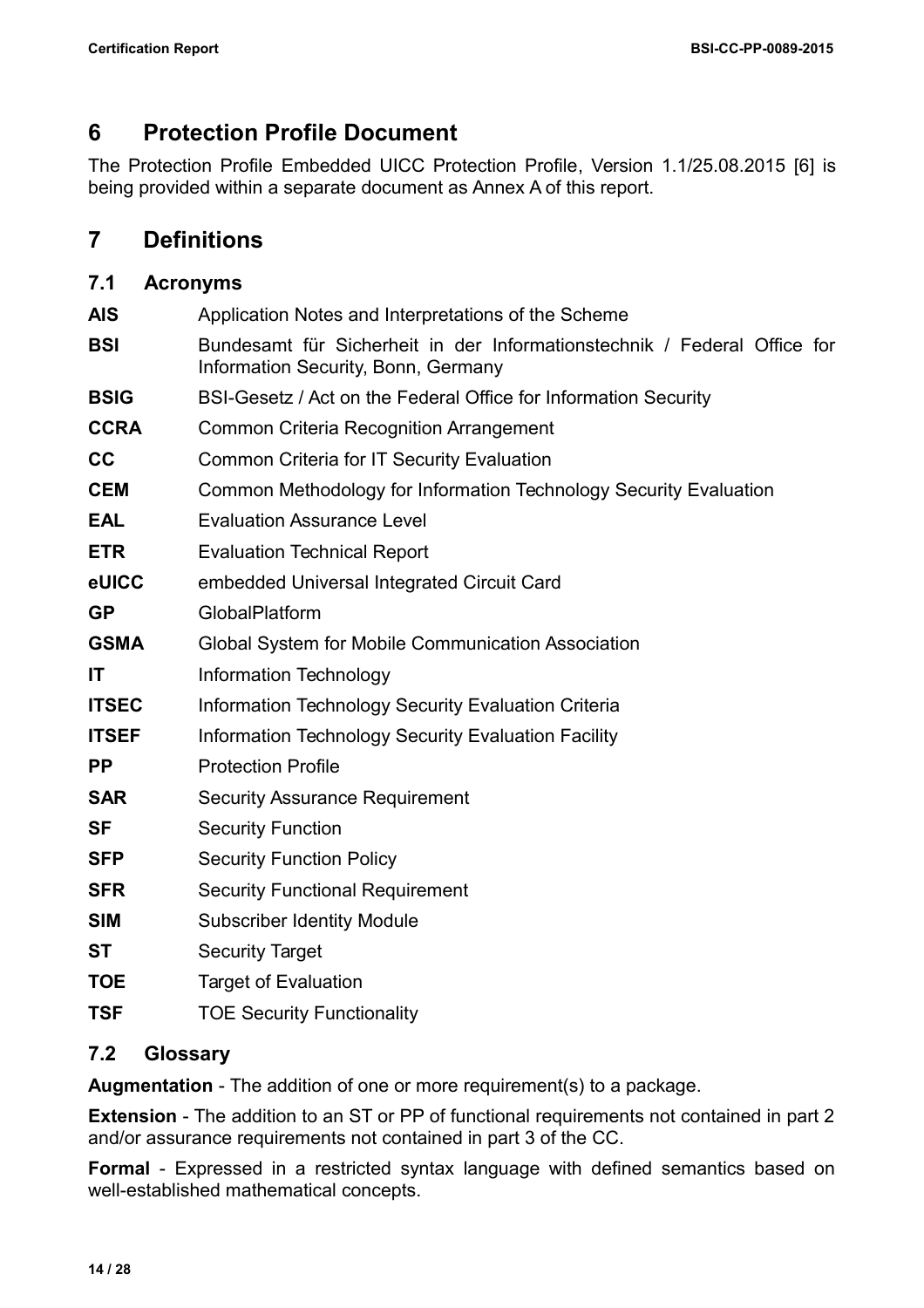**Informal** - Expressed in natural language.

**Object** - A passive entity in the TOE, that contains or receives information, and upon which subjects perform operations.

**Protection Profile** - An implementation-independent statement of security needs for a TOE type.

**Security Target** - An implementation-dependent statement of security needs for a specific identified TOE.

**Semiformal** - Expressed in a restricted syntax language with defined semantics.

**Subject** - An active entity in the TOE that performs operations on objects.

**Target of Evaluation** - A set of software, firmware and/or hardware possibly accompanied by guidance.

**TOE Security Functionality** - Combined functionality of all hardware, software, and firmware of a TOE that must be relied upon for the correct enforcement of the SFRs.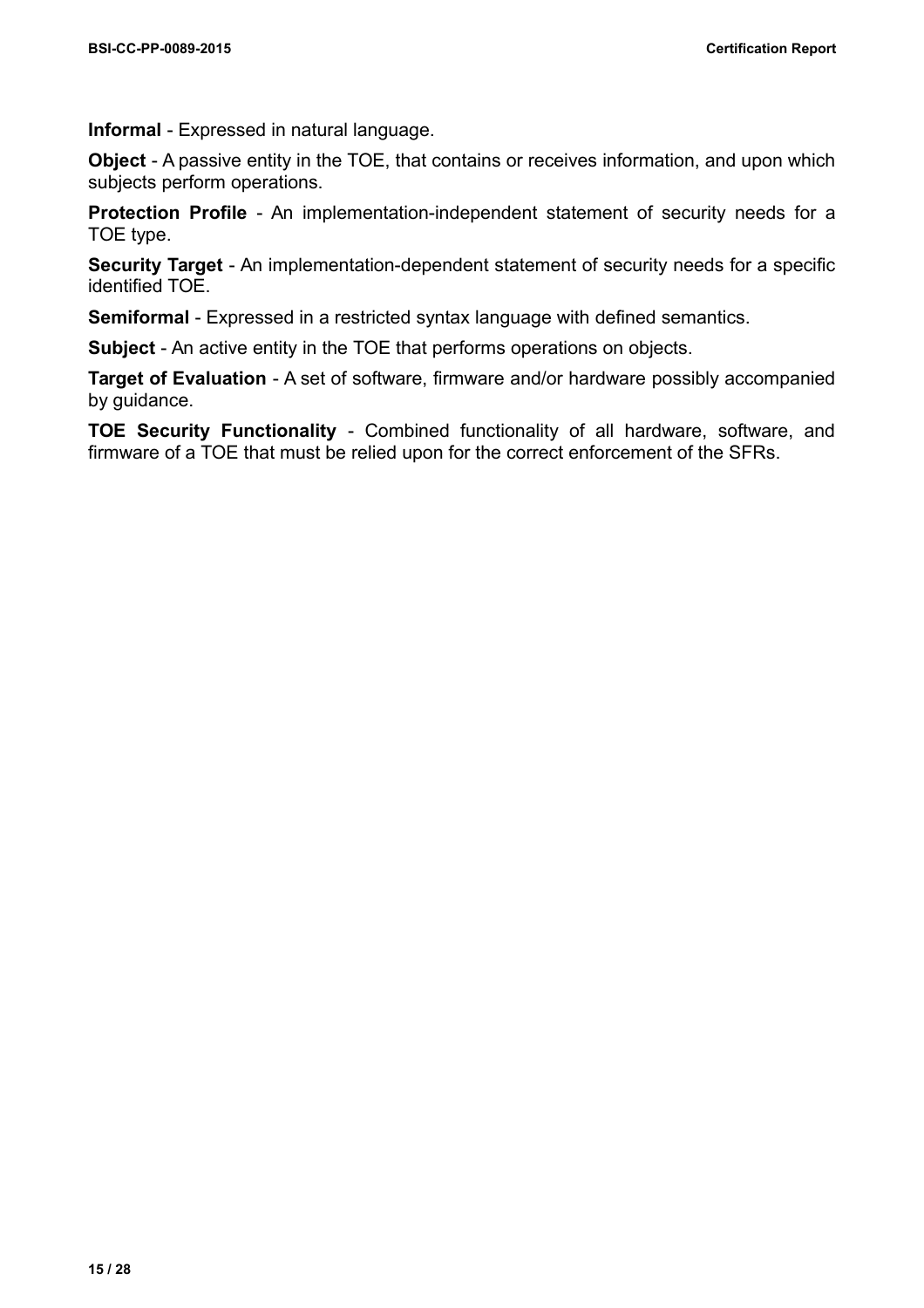# **8 Bibliography**

- [1] Common Criteria for Information Technology Security Evaluation, Version 3.1, Part 1: Introduction and general model, Revision 4, September 2012 Part 2: Security functional components, Revision 4, September 2012 Part 3: Security assurance components, Revision 4, September 2012
- [2] Common Methodology for Information Technology Security Evaluation (CEM), Evaluation Methodology, Version 3.1, Revision 4, September 2012
- [3] BSI certification: Procedural Description (BSI 7125)
- [4] German IT Security Certificates (BSI 7148), periodically updated list published also on the BSI Website
- [5] Evaluation Technical Report, Version 1.2, 29.09.2015, Evaluation Technical Report BSI-CC-PP-0089, T-Systems GEI GmbH (confidential document)
- [6] Common Criteria Protection Profile "Embedded UICC Protection Profile", Version 1.1/25.08.2015, 25.08.2015, BSI-CC-PP-0089, GSM Association
- [7] Application Notes and Interpretations of the Scheme (AIS) as relevant for the TOE $8$ .

<span id="page-15-0"></span><sup>8</sup> specially

<sup>•</sup> AIS 14, Anforderungen an Aufbau und Inhalt der ETR-Teile für Evaluationen nach CC (Common Criteria), Version 7

<sup>•</sup> AIS 32, Version 7, CC-Interpretationen im deutschen Zertifizierungsschema

<sup>•</sup> AIS 41, Version 2, Guidelines for PPs and STs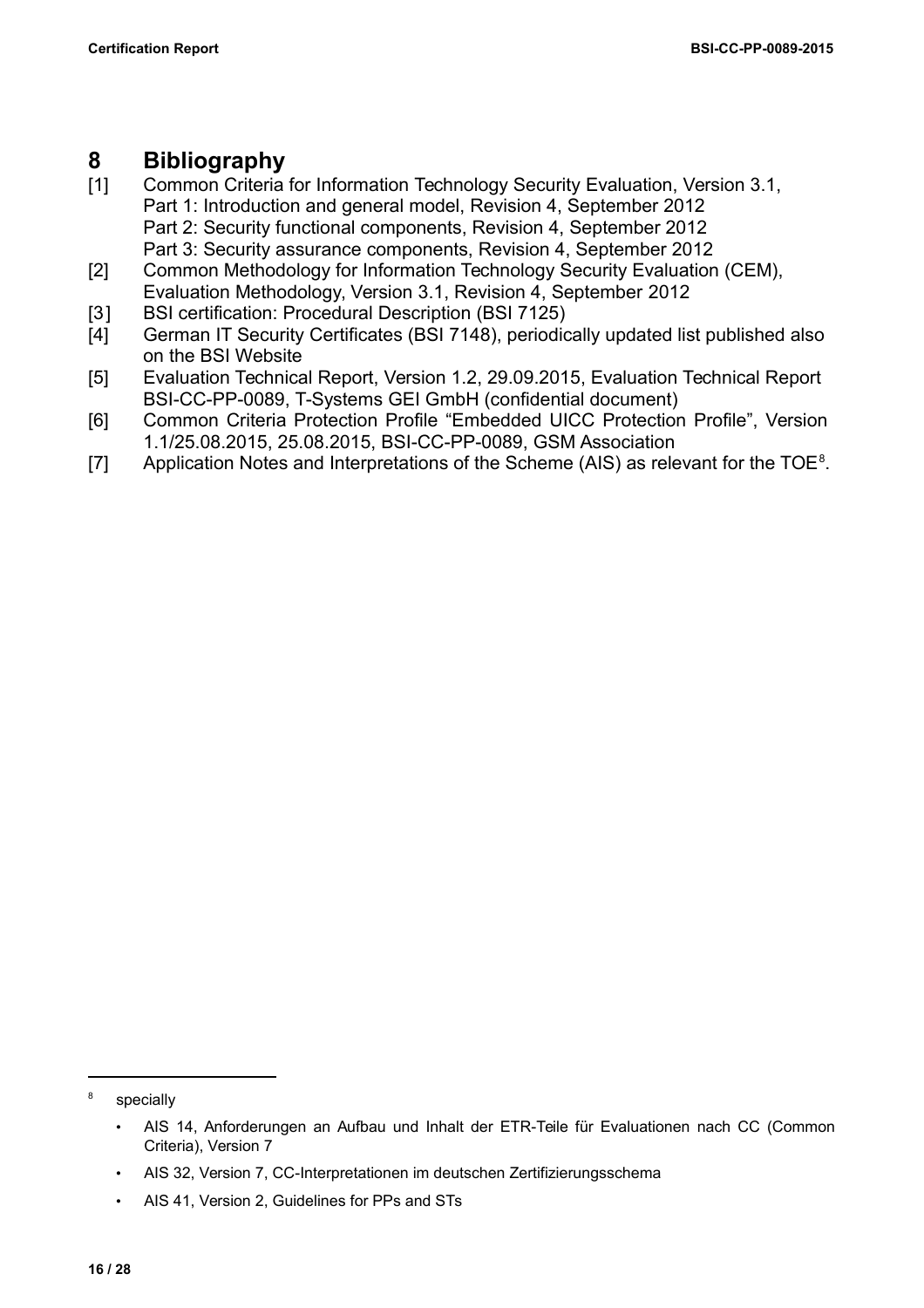# **C Excerpts from the Criteria**

CC Part1:

## **Conformance Claim** (chapter 10.4)

"The conformance claim indicates the source of the collection of requirements that is met by a PP or ST that passes its evaluation. This conformance claim contains a CC conformance claim that:

- describes the version of the CC to which the PP or ST claims conformance.
- describes the conformance to CC Part 2 (security functional requirements) as either:
	- **CC Part 2 conformant**  A PP or ST is CC Part 2 conformant if all SFRs in that PP or ST are based only upon functional components in CC Part 2, or
	- **CC Part 2 extended** A PP or ST is CC Part 2 extended if at least one SFR in that PP or ST is not based upon functional components in CC Part 2.
- describes the conformance to CC Part 3 (security assurance requirements) as either:
	- **CC Part 3 conformant** A PP or ST is CC Part 3 conformant if all SARs in that PP or ST are based only upon assurance components in CC Part 3, or
		- CC Part 3 extended A PP or ST is CC Part 3 extended if at least one SAR in that PP or ST is not based upon assurance components in CC Part 3.

Additionally, the conformance claim may include a statement made with respect to packages, in which case it consists of one of the following:

- Package name Conformant A PP or ST is conformant to a pre-defined package (e.g. EAL) if:
	- the SFRs of that PP or ST are identical to the SFRs in the package, or
	- the SARs of that PP or ST are identical to the SARs in the package.
- Package name Augmented A PP or ST is an augmentation of a predefined package if:
	- the SFRs of that PP or ST contain all SFRs in the package, but have at least one additional SFR or one SFR that is hierarchically higher than an SFR in the package.
	- the SARs of that PP or ST contain all SARs in the package, but have at least one additional SAR or one SAR that is hierarchically higher than an SAR in the package.

Note that when a TOE is successfully evaluated to a given ST, any conformance claims of the ST also hold for the TOE. A TOE can therefore also be e.g. CC Part 2 conformant. Finally, the conformance claim may also include two statements with respect to Protection Profiles:

- PP Conformant A PP or TOE meets specific PP(s), which are listed as part of the conformance result.
- Conformance Statement (Only for PPs) This statement describes the manner in which PPs or STs must conform to this PP: strict or demonstrable. For more information on this Conformance Statement, see Annex D."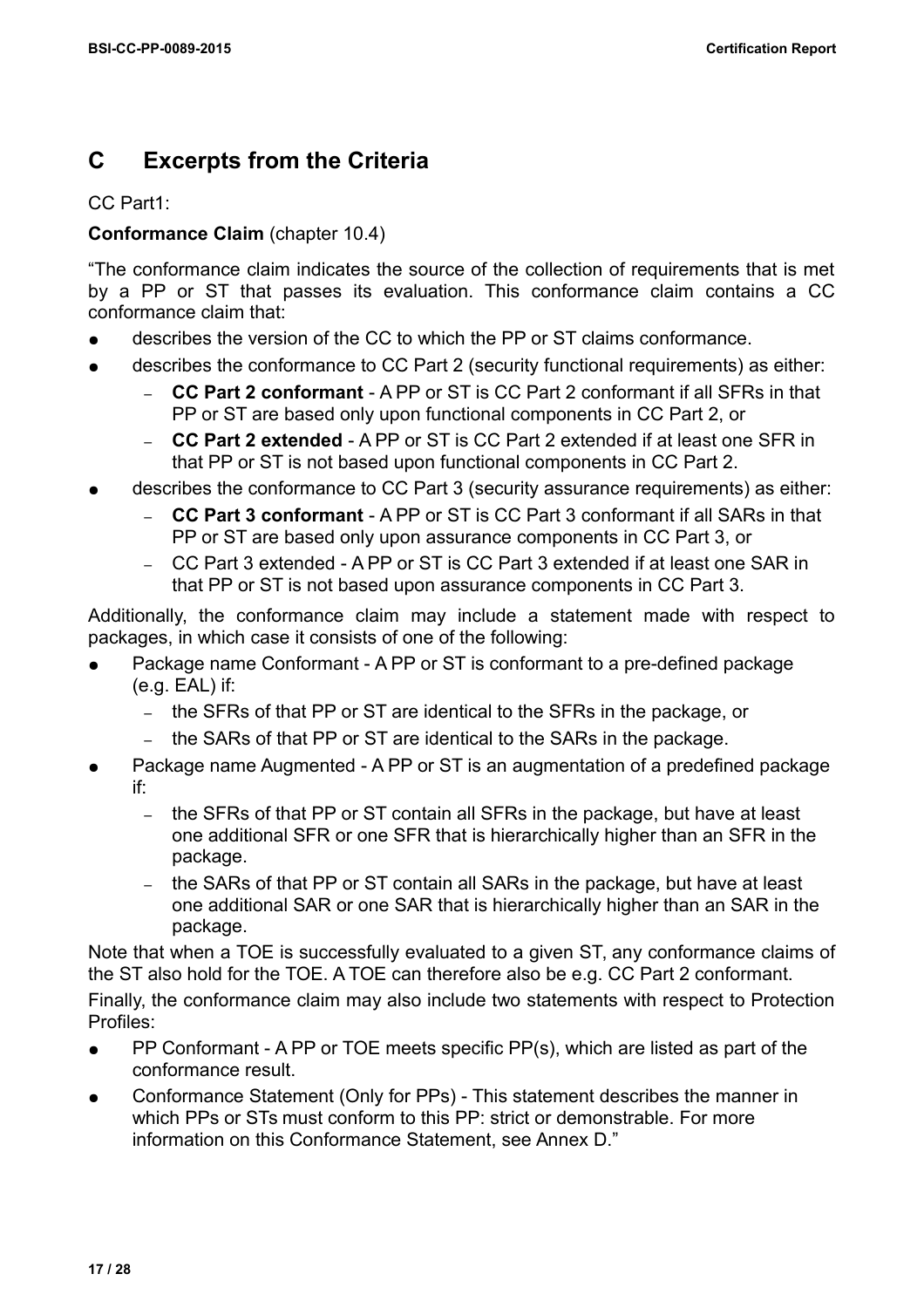### CC Part 3:

## **Class APE: Protection Profile evaluation** (chapter 10)

"Evaluating a PP is required to demonstrate that the PP is sound and internally consistent, and, if the PP is based on one or more other PPs or on packages, that the PP is a correct instantiation of these PPs and packages. These properties are necessary for the PP to be suitable for use as the basis for writing an ST or another PP."

| <b>Assurance Class</b> | <b>Assurance Components</b>                                                                    |  |  |  |  |
|------------------------|------------------------------------------------------------------------------------------------|--|--|--|--|
|                        | APE INT.1 PP introduction                                                                      |  |  |  |  |
|                        | APE CCL.1 Conformance claims                                                                   |  |  |  |  |
| Class APE: Protection  | APE SPD.1 Security problem definition                                                          |  |  |  |  |
| Profile evaluation     | APE OBJ.1 Security objectives for the operational environment<br>APE OBJ.2 Security objectives |  |  |  |  |
|                        | APE ECD.1 Extended components definition                                                       |  |  |  |  |
|                        | APE REQ.1 Stated security requirements<br>APE REQ.2 Derived security requirements              |  |  |  |  |

APE: Protection Profile evaluation class decomposition

## **Class ASE: Security Target evaluation** (chapter 11)

"Evaluating an ST is required to demonstrate that the ST is sound and internally consistent, and, if the ST is based on one or more PPs or packages, that the ST is a correct instantiation of these PPs and packages. These properties are necessary for the ST to be suitable for use as the basis for a TOE evaluation."

| <b>Assurance Class</b>                   | <b>Assurance Components</b>                                                                                     |  |  |  |  |
|------------------------------------------|-----------------------------------------------------------------------------------------------------------------|--|--|--|--|
|                                          | ASE INT.1 ST introduction                                                                                       |  |  |  |  |
|                                          | ASE CCL.1 Conformance claims                                                                                    |  |  |  |  |
|                                          | ASE SPD.1 Security problem definition                                                                           |  |  |  |  |
| Class ASE: Security<br>Target evaluation | ASE OBJ.1 Security objectives for the operational environment<br>ASE OBJ.2 Security objectives                  |  |  |  |  |
|                                          | ASE ECD.1 Extended components definition                                                                        |  |  |  |  |
|                                          | ASE REQ.1 Stated security requirements<br>ASE REQ.2 Derived security requirements                               |  |  |  |  |
|                                          | ASE TSS.1 TOE summary specification<br>ASE TSS.2 TOE summary specification with architectural design<br>summary |  |  |  |  |

ASE: Security Target evaluation class decomposition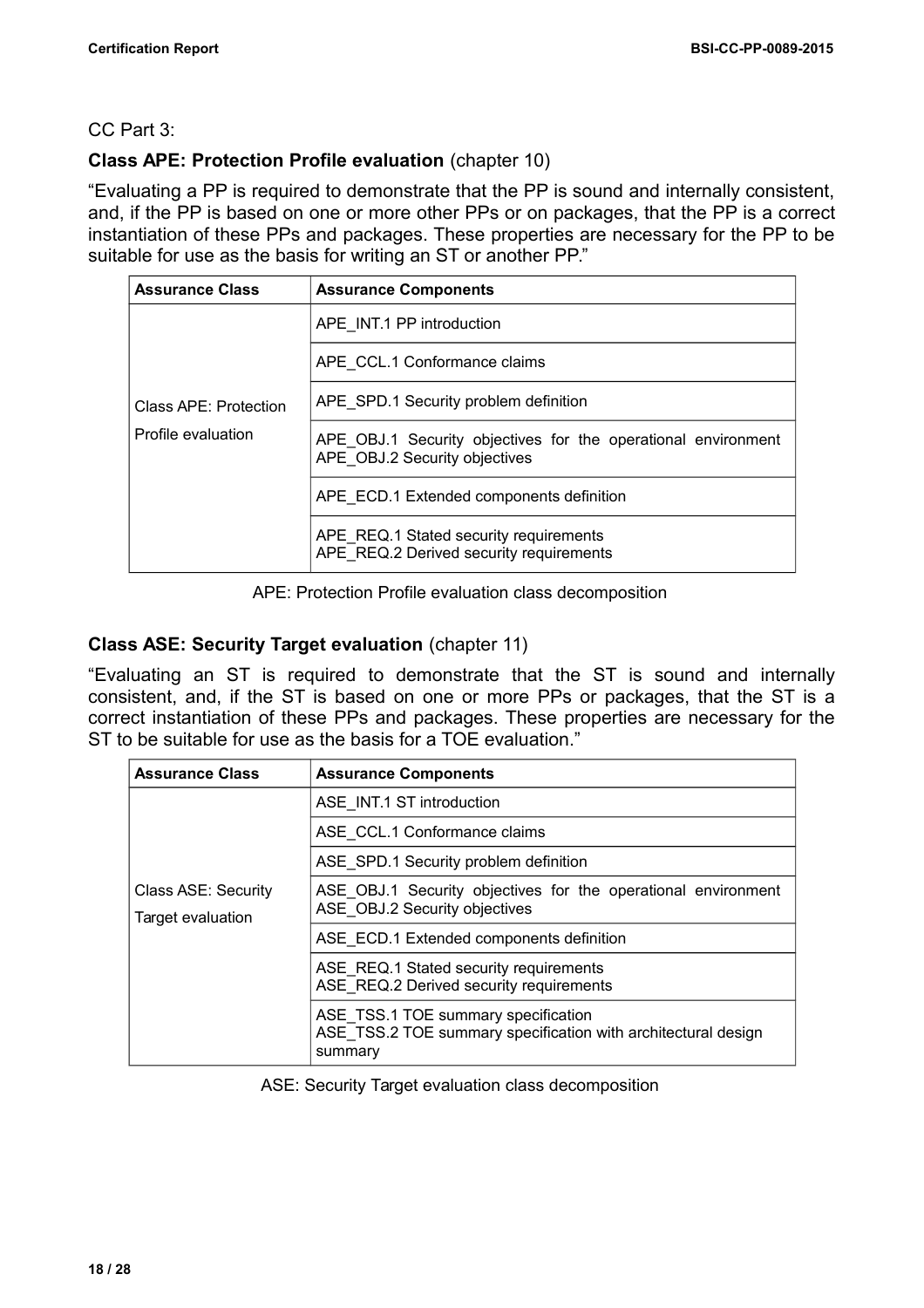#### **Security assurance components** (chapter 7)

"The following Sections describe the constructs used in representing the assurance classes, families, and components."

"Each assurance class contains at least one assurance family."

"Each assurance family contains one or more assurance components."

The following table shows the assurance class decomposition.

| <b>Assurance Class</b><br><b>Assurance Components</b> |                                                                                                                                                                                                                                                                                                                                                                                                                 |  |  |  |  |  |
|-------------------------------------------------------|-----------------------------------------------------------------------------------------------------------------------------------------------------------------------------------------------------------------------------------------------------------------------------------------------------------------------------------------------------------------------------------------------------------------|--|--|--|--|--|
|                                                       | ADV ARC.1 Security architecture description                                                                                                                                                                                                                                                                                                                                                                     |  |  |  |  |  |
| ADV: Development                                      | ADV_FSP.1 Basic functional specification<br>ADV_FSP.2 Security-enforcing functional specification<br>ADV FSP.3 Functional specification with complete summary<br>ADV_FSP.4 Complete functional specification<br>ADV_FSP.5 Complete semi-formal functional specification with<br>additional error information<br>ADV_FSP.6 Complete semi-formal functional specification with<br>additional formal specification |  |  |  |  |  |
|                                                       | ADV_IMP.1 Implementation representation of the TSF<br>ADV IMP.2 Implementation of the TSF                                                                                                                                                                                                                                                                                                                       |  |  |  |  |  |
|                                                       | ADV INT.1 Well-structured subset of TSF internals<br>ADV INT.2 Well-structured internals<br>ADV INT.3 Minimally complex internals                                                                                                                                                                                                                                                                               |  |  |  |  |  |
|                                                       | ADV_SPM.1 Formal TOE security policy model                                                                                                                                                                                                                                                                                                                                                                      |  |  |  |  |  |
|                                                       | ADV_TDS.1 Basic design<br>ADV TDS.2 Architectural design<br>ADV TDS.3 Basic modular design<br>ADV TDS.4 Semiformal modular design<br>ADV TDS.5 Complete semiformal modular design<br>ADV TDS.6 Complete semiformal modular design with formal<br>high-level design presentation                                                                                                                                 |  |  |  |  |  |
| AGD:                                                  | AGD_OPE.1 Operational user guidance                                                                                                                                                                                                                                                                                                                                                                             |  |  |  |  |  |
| Guidance documents                                    | AGD_PRE.1 Preparative procedures                                                                                                                                                                                                                                                                                                                                                                                |  |  |  |  |  |
|                                                       | ALC_CMC.1 Labelling of the TOE<br>ALC_CMC.2 Use of a CM system<br>ALC CMC.3 Authorisation controls<br>ALC_CMC.4 Production support, acceptance procedures and<br>automation<br>ALC_CMC.5 Advanced support                                                                                                                                                                                                       |  |  |  |  |  |
| ALC: Life cycle support                               | ALC_CMS.1 TOE CM coverage<br>ALC_CMS.2 Parts of the TOE CM coverage<br>ALC_CMS.3 Implementation representation CM coverage<br>ALC CMS.4 Problem tracking CM coverage<br>ALC_CMS.5 Development tools CM coverage                                                                                                                                                                                                 |  |  |  |  |  |
|                                                       | ALC_DEL.1 Delivery procedures                                                                                                                                                                                                                                                                                                                                                                                   |  |  |  |  |  |
|                                                       | ALC DVS.1 Identification of security measures<br>ALC_DVS.2 Sufficiency of security measures                                                                                                                                                                                                                                                                                                                     |  |  |  |  |  |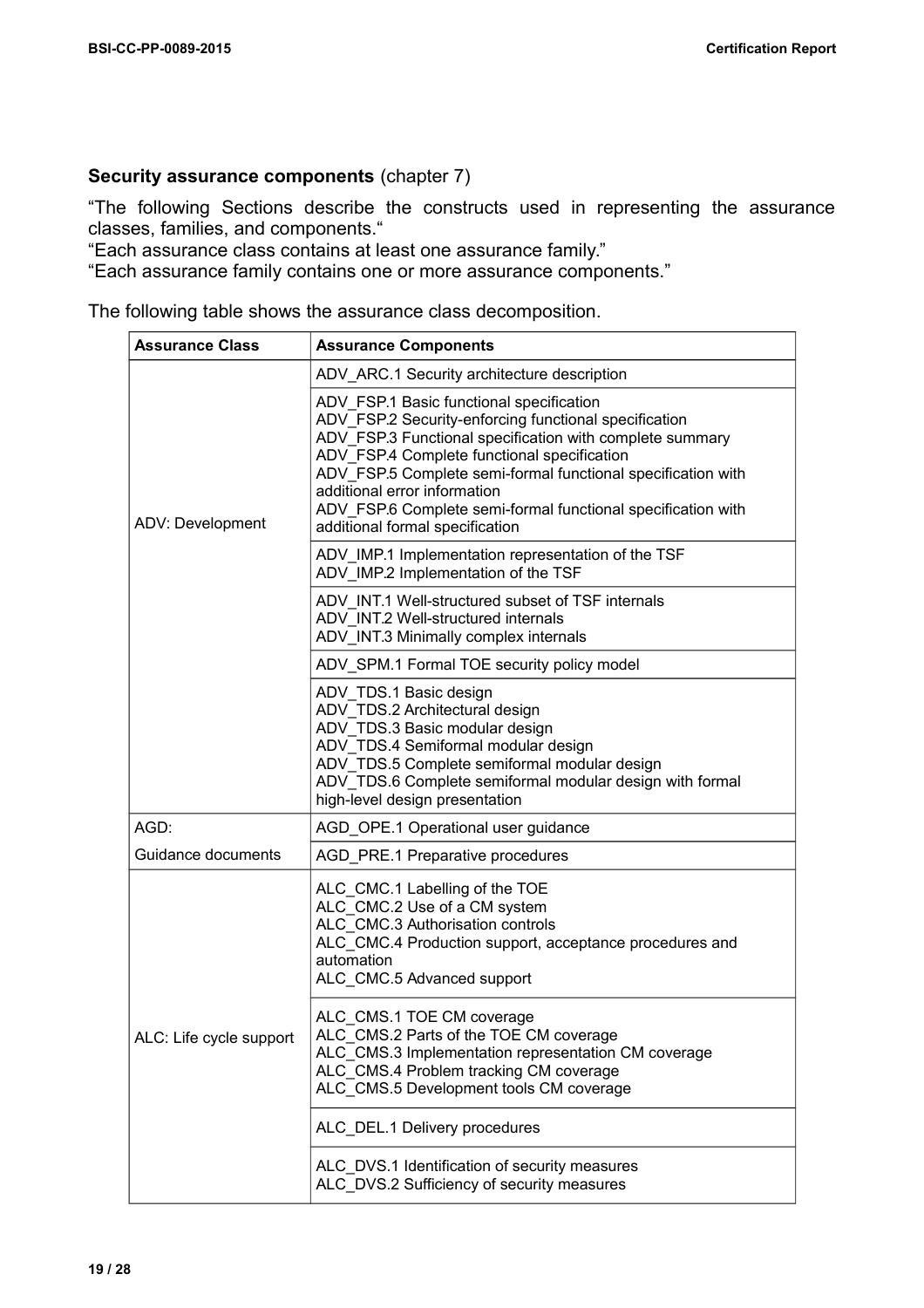| <b>Assurance Class</b>                  | <b>Assurance Components</b>                                                                                                                                                                                           |  |  |  |  |  |
|-----------------------------------------|-----------------------------------------------------------------------------------------------------------------------------------------------------------------------------------------------------------------------|--|--|--|--|--|
|                                         | ALC FLR.1 Basic flaw remediation<br>ALC FLR.2 Flaw reporting procedures<br>ALC FLR.3 Systematic flaw remediation                                                                                                      |  |  |  |  |  |
|                                         | ALC_LCD.1 Developer defined life-cycle model<br>ALC LCD.2 Measurable life-cycle model                                                                                                                                 |  |  |  |  |  |
|                                         | ALC TAT.1 Well-defined development tools<br>ALC TAT.2 Compliance with implementation standards<br>ALC TAT.3 Compliance with implementation standards - all parts                                                      |  |  |  |  |  |
|                                         | ATE COV.1 Evidence of coverage<br>ATE COV.2 Analysis of coverage<br>ATE COV.3 Rigorous analysis of coverage                                                                                                           |  |  |  |  |  |
| ATE: Tests                              | ATE DPT.1 Testing: basic design<br>ATE DPT.2 Testing: security enforcing modules<br>ATE DPT.3 Testing: modular design<br>ATE DPT.4 Testing: implementation representation                                             |  |  |  |  |  |
|                                         | ATE FUN.1 Functional testing<br>ATE FUN.2 Ordered functional testing                                                                                                                                                  |  |  |  |  |  |
|                                         | ATE IND.1 Independent testing - conformance<br>ATE IND.2 Independent testing - sample<br>ATE IND.3 Independent testing - complete                                                                                     |  |  |  |  |  |
| <b>AVA: Vulnerability</b><br>assessment | AVA VAN.1 Vulnerability survey<br>AVA VAN.2 Vulnerability analysis<br>AVA VAN.3 Focused vulnerability analysis<br>AVA VAN.4 Methodical vulnerability analysis<br>AVA VAN.5 Advanced methodical vulnerability analysis |  |  |  |  |  |

Assurance class decomposition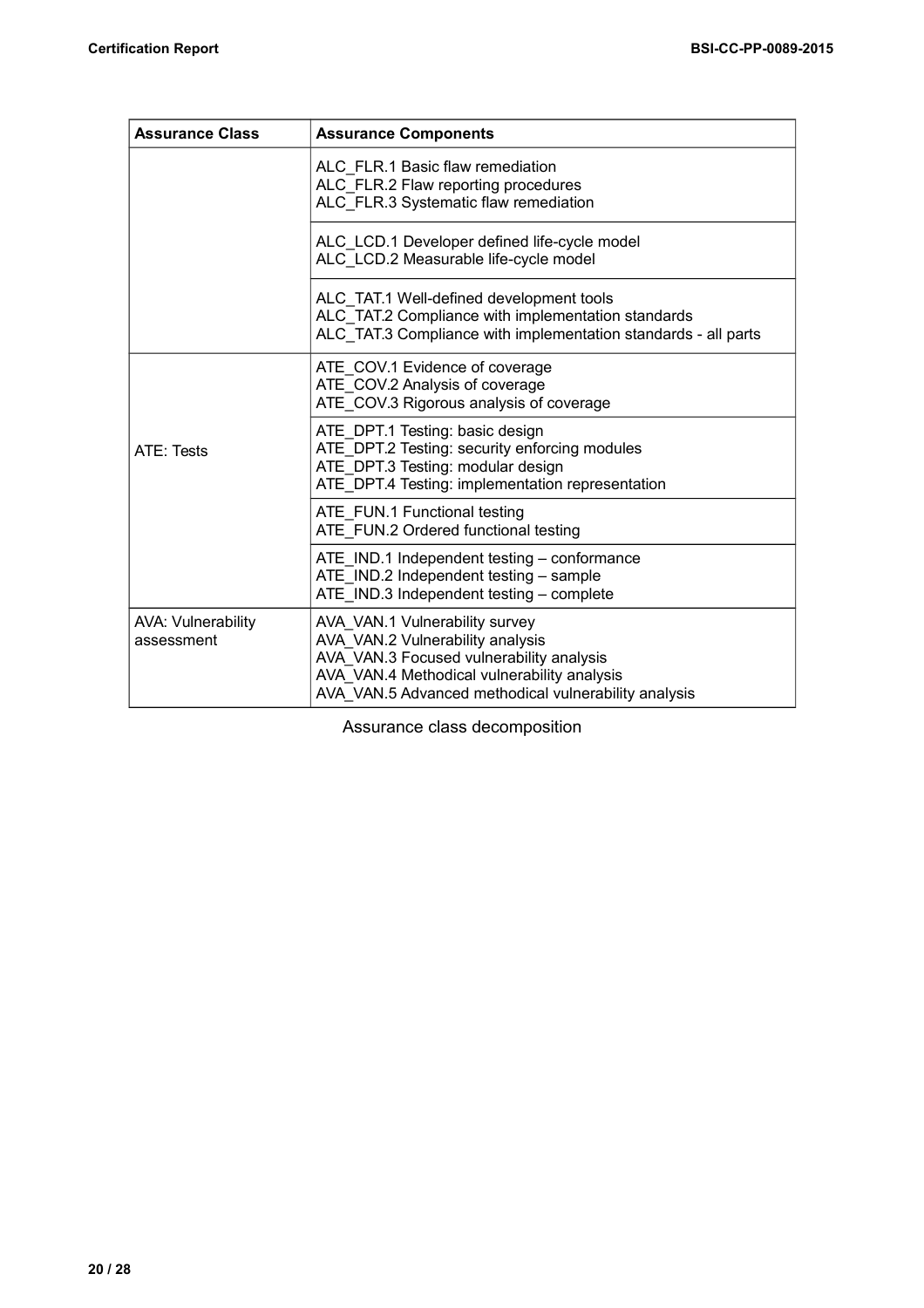### **Evaluation assurance levels** (chapter 8)

"The Evaluation Assurance Levels (EALs) provide an increasing scale that balances the level of assurance obtained with the cost and feasibility of acquiring that degree of assurance. The CC approach identifies the separate concepts of assurance in a TOE at the end of the evaluation, and of maintenance of that assurance during the operational use of the TOE.

It is important to note that not all families and components from CC Part 3 are included in the EALs. This is not to say that these do not provide meaningful and desirable assurances. Instead, it is expected that these families and components will be considered for augmentation of an EAL in those PPs and STs for which they provide utility."

#### **Evaluation assurance level (EAL) overview** (chapter 8.1)

"Table 1 represents a summary of the EALs. The columns represent a hierarchically ordered set of EALs, while the rows represent assurance families. Each number in the resulting matrix identifies a specific assurance component where applicable.

As outlined in the next Section, seven hierarchically ordered evaluation assurance levels are defined in the CC for the rating of a TOE's assurance. They are hierarchically ordered inasmuch as each EAL represents more assurance than all lower EALs. The increase in assurance from EAL to EAL is accomplished by substitution of a hierarchically higher assurance component from the same assurance family (i.e. increasing rigour, scope, and/or depth) and from the addition of assurance components from other assurance families (i.e. adding new requirements).

These EALs consist of an appropriate combination of assurance components as described in chapter 7 of this CC Part 3. More precisely, each EAL includes no more than one component of each assurance family and all assurance dependencies of every component are addressed.

While the EALs are defined in the CC, it is possible to represent other combinations of assurance. Specifically, the notion of "augmentation" allows the addition of assurance components (from assurance families not already included in the EAL) or the substitution of assurance components (with another hierarchically higher assurance component in the same assurance family) to an EAL. Of the assurance constructs defined in the CC, only EALs may be augmented. The notion of an "EAL minus a constituent assurance component" is not recognised by the standard as a valid claim. Augmentation carries with it the obligation on the part of the claimant to justify the utility and added value of the added assurance component to the EAL. An EAL may also be augmented with extended assurance requirements."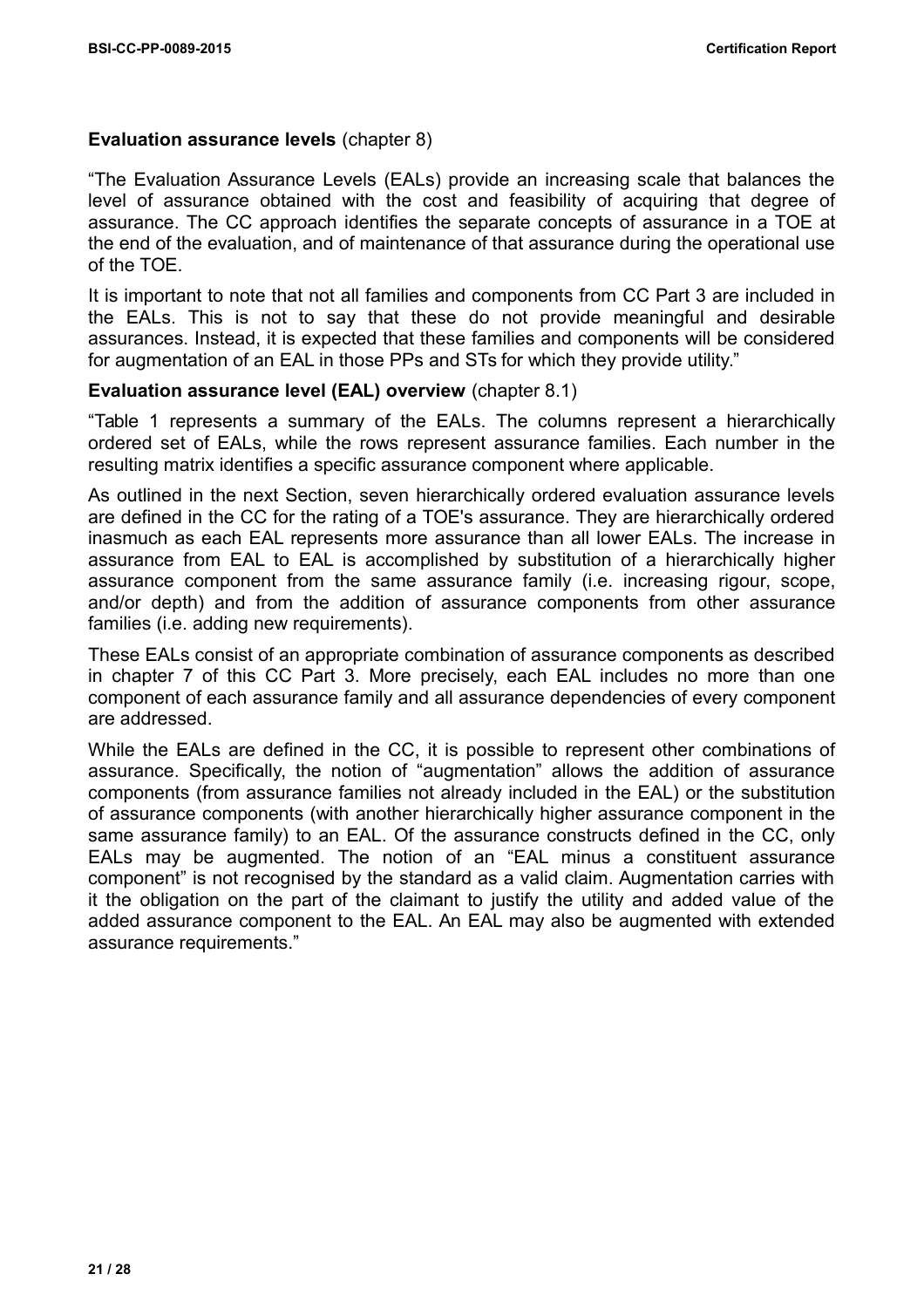| <b>Assurance</b><br><b>Class</b> | <b>Assurance</b><br><b>Family</b> | <b>Assurance Components by</b><br><b>Evaluation Assurance Level</b> |                  |                  |                |                         |                |                |
|----------------------------------|-----------------------------------|---------------------------------------------------------------------|------------------|------------------|----------------|-------------------------|----------------|----------------|
|                                  |                                   | EAL1                                                                | EAL <sub>2</sub> | EAL3             | EAL4           | EAL <sub>5</sub>        | EAL6           | EAL7           |
| Development                      | ADV_ARC                           |                                                                     | 1                | 1                | $\mathbf 1$    | $\mathbf{1}$            | $\mathbf{1}$   | $\mathbf{1}$   |
|                                  | ADV_FSP                           | $\mathbf{1}$                                                        | $\overline{2}$   | 3                | 4              | 5                       | 5              | 6              |
|                                  | ADV_IMP                           |                                                                     |                  |                  | $\mathbf{1}$   | $\mathbf{1}$            | $\overline{2}$ | $\overline{2}$ |
|                                  | ADV_INT                           |                                                                     |                  |                  |                | $\overline{2}$          | 3              | 3              |
|                                  | ADV_SPM                           |                                                                     |                  |                  |                |                         | 1              | $\mathbf{1}$   |
|                                  | ADV_TDS                           |                                                                     | 1                | $\overline{2}$   | 3              | 4                       | 5              | 6              |
| Guidance                         | AGD_OPE                           | $\mathbf{1}$                                                        | $\mathbf{1}$     | $\mathbf{1}$     | $\mathbf{1}$   | $\mathbf{1}$            | $\mathbf{1}$   | $\mathbf{1}$   |
| Documents                        | AGD_PRE                           | $\mathbf{1}$                                                        | $\mathbf{1}$     | $\mathbf{1}$     | $\mathbf{1}$   | $\mathbf{1}$            | 1              | $\mathbf{1}$   |
| Life cycle                       | ALC_CMC                           | 1                                                                   | $\overline{2}$   | 3                | 4              | 4                       | 5              | 5              |
| Support                          | ALC_CMS                           | $\mathbf{1}$                                                        | $\overline{2}$   | 3                | 4              | 5                       | 5              | 5              |
|                                  | ALC_DEL                           |                                                                     | $\mathbf{1}$     | 1                | $\mathbf 1$    | $\mathbf{1}$            | 1              | $\mathbf{1}$   |
|                                  | ALC_DVS                           |                                                                     |                  | $\mathbf{1}$     | $\mathbf{1}$   | $\mathbf{1}$            | $\overline{2}$ | $\overline{2}$ |
|                                  | ALC_FLR                           |                                                                     |                  |                  |                |                         |                |                |
|                                  | ALC_LCD                           |                                                                     |                  | $\mathbf{1}$     | $\mathbf 1$    | $\mathbf{1}$            | $\mathbf{1}$   | $\overline{2}$ |
|                                  | ALC_TAT                           |                                                                     |                  |                  | $\mathbf{1}$   | $\overline{2}$          | 3              | 3              |
| <b>Security Target</b>           | ASE_CCL                           | $\mathbf{1}$                                                        | $\mathbf{1}$     | $\mathbf{1}$     | $\mathbf{1}$   | $\mathbf{1}$            | $\mathbf{1}$   | $\mathbf{1}$   |
| Evaluation                       | ASE_ECD                           | $\mathbf{1}$                                                        | $\mathbf{1}$     | $\mathbf{1}$     | $\mathbf{1}$   | $\mathbf{1}$            | 1              | $\mathbf{1}$   |
|                                  | ASE_INT                           | 1                                                                   | 1                | $\mathbf{1}$     | $\mathbf{1}$   | $\mathbf{1}$            | 1              | $\mathbf{1}$   |
|                                  | ASE_OBJ                           | $\mathbf{1}$                                                        | $\overline{2}$   | $\boldsymbol{2}$ | $\overline{c}$ | $\overline{\mathbf{c}}$ | $\overline{2}$ | $\overline{2}$ |
|                                  | ASR_REQ                           | $\mathbf{1}$                                                        | $\overline{2}$   | $\overline{2}$   | $\overline{2}$ | $\overline{2}$          | $\overline{2}$ | $\overline{2}$ |
|                                  | ASE_SPD                           |                                                                     | $\mathbf{1}$     | $\mathbf 1$      | $\mathbf 1$    | $\mathbf{1}$            | $\mathbf 1$    | $\mathbf{1}$   |
|                                  | ASE_TSS                           | $\mathbf 1$                                                         | $\mathbf{1}$     | $\mathbf{1}$     | $\mathbf 1$    | $\mathbf{1}$            | $\mathbf 1$    | $\mathbf{1}$   |
| <b>Tests</b>                     | ATE_COV                           |                                                                     | $\mathbf{1}$     | $\overline{2}$   | $\overline{2}$ | $\overline{2}$          | 3              | 3              |
|                                  | ATE_DPT                           |                                                                     |                  | $\mathbf{1}$     | $\mathbf 1$    | 3                       | 3              | 4              |
|                                  | ATE_FUN                           |                                                                     | $\mathbf{1}$     | $\mathbf{1}$     | $\mathbf 1$    | 1                       | $\overline{2}$ | $\overline{2}$ |
|                                  | ATE_IND                           | 1                                                                   | $\overline{2}$   | $\overline{2}$   | $\overline{2}$ | $\overline{2}$          | $\overline{2}$ | 3              |
| Vulnerability<br>assessment      | AVA_VAN                           | $\mathbf{1}$                                                        | $\overline{2}$   | $\overline{2}$   | 3              | 4                       | 5              | 5              |

Table 1: Evaluation assurance level summary"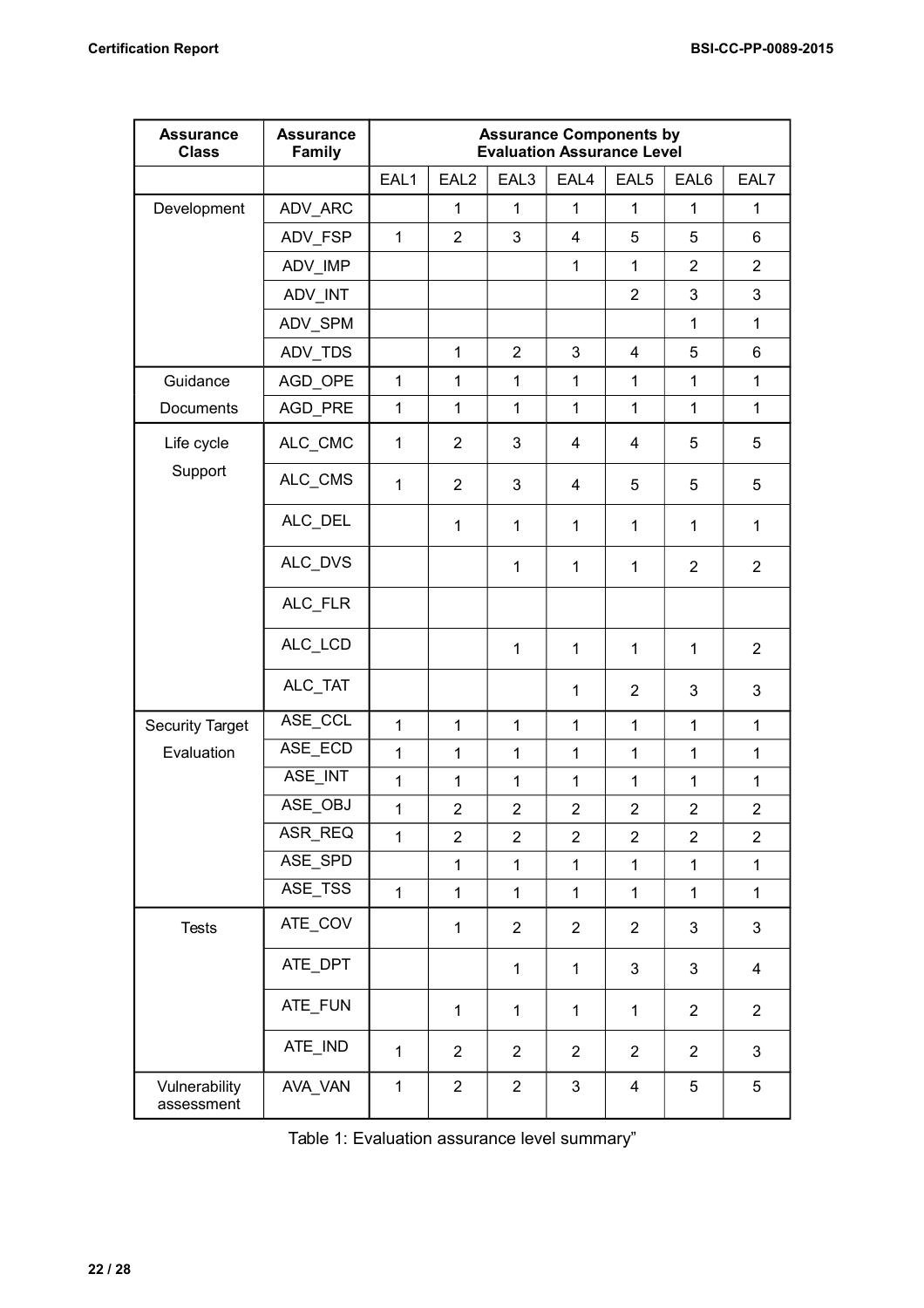## **Evaluation assurance level 1 (EAL1) - functionally tested** (chapter 8.3)

"Objectives

EAL1 is applicable where some confidence in correct operation is required, but the threats to security are not viewed as serious. It will be of value where independent assurance is required to support the contention that due care has been exercised with respect to the protection of personal or similar information.

EAL1 requires only a limited security target. It is sufficient to simply state the SFRs that the TOE must meet, rather than deriving them from threats, OSPs and assumptions through security objectives.

EAL1 provides an evaluation of the TOE as made available to the customer, including independent testing against a specification, and an examination of the guidance documentation provided. It is intended that an EAL1 evaluation could be successfully conducted without assistance from the developer of the TOE, and for minimal outlay.

An evaluation at this level should provide evidence that the TOE functions in a manner consistent with its documentation."

### **Evaluation assurance level 2 (EAL2) - structurally tested** (chapter 8.4)

"Objectives

EAL2 requires the co-operation of the developer in terms of the delivery of design information and test results, but should not demand more effort on the part of the developer than is consistent with good commercial practise. As such it should not require a substantially increased investment of cost or time.

EAL2 is therefore applicable in those circumstances where developers or users require a low to moderate level of independently assured security in the absence of ready availability of the complete development record. Such a situation may arise when securing legacy systems, or where access to the developer may be limited."

### **Evaluation assurance level 3 (EAL3) - methodically tested and checked** (chapter 8.5)

"Objectives

EAL3 permits a conscientious developer to gain maximum assurance from positive security engineering at the design stage without substantial alteration of existing sound development practises.

EAL3 is applicable in those circumstances where developers or users require a moderate level of independently assured security, and require a thorough investigation of the TOE and its development without substantial re-engineering."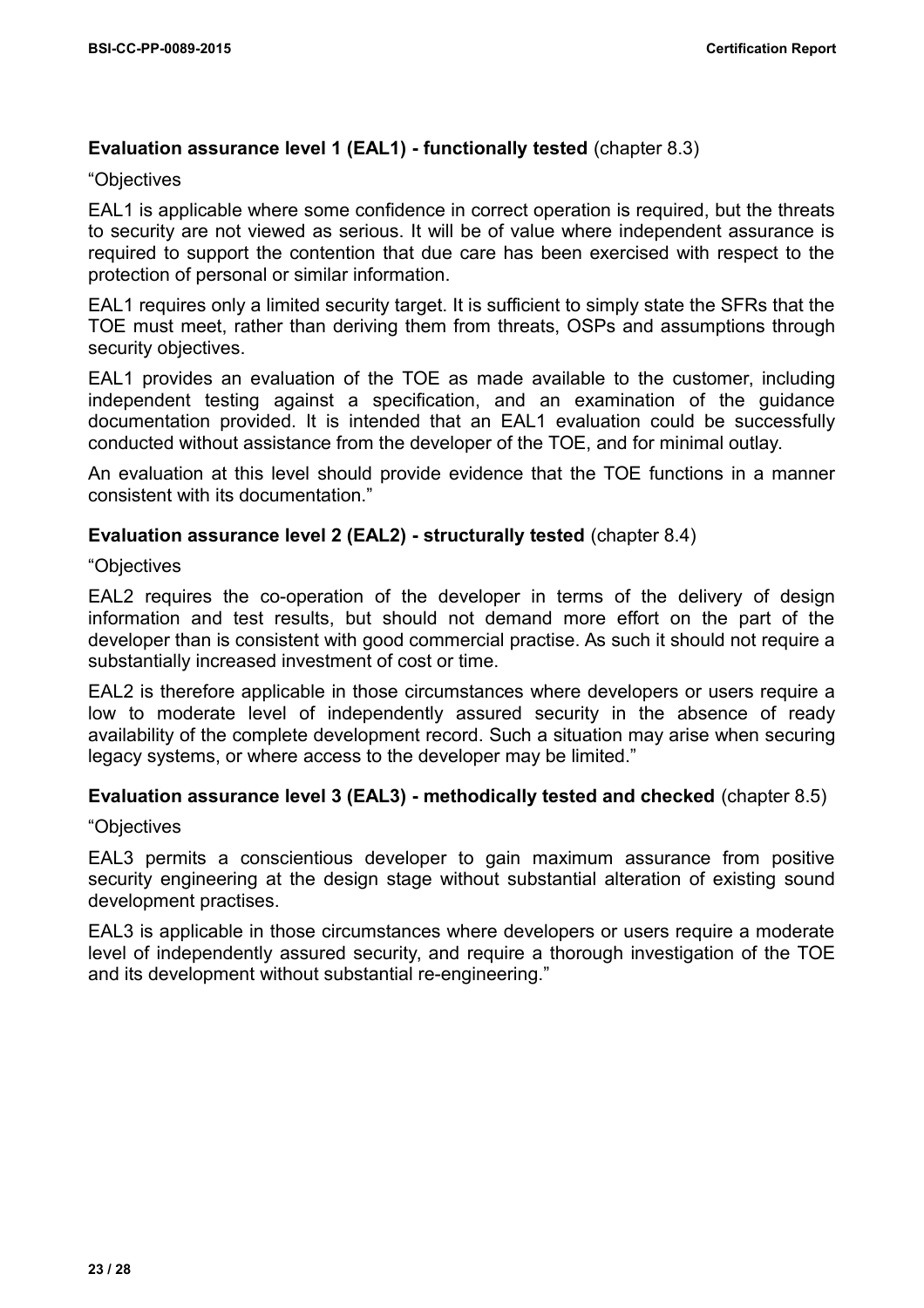### **Evaluation assurance level 4 (EAL4) - methodically designed, tested, and reviewed** (chapter 8.6)

## "Objectives

EAL4 permits a developer to gain maximum assurance from positive security engineering based on good commercial development practises which, though rigorous, do not require substantial specialist knowledge, skills, and other resources. EAL4 is the highest level at which it is likely to be economically feasible to retrofit to an existing product line.

EAL4 is therefore applicable in those circumstances where developers or users require a moderate to high level of independently assured security in conventional commodity TOEs and are prepared to incur additional security-specific engineering costs."

## **Evaluation assurance level 5 (EAL5) - semiformally designed and tested** (chapter 8.7)

## "Objectives

EAL5 permits a developer to gain maximum assurance from security engineering based upon rigorous commercial development practises supported by moderate application of specialist security engineering techniques. Such a TOE will probably be designed and developed with the intent of achieving EAL5 assurance. It is likely that the additional costs attributable to the EAL5 requirements, relative to rigorous development without the application of specialised techniques, will not be large.

EAL5 is therefore applicable in those circumstances where developers or users require a high level of independently assured security in a planned development and require a rigorous development approach without incurring unreasonable costs attributable to specialist security engineering techniques."

## **Evaluation assurance level 6 (EAL6) - semiformally verified design and tested** (chapter 8.8)

### "Objectives

EAL6 permits developers to gain high assurance from application of security engineering techniques to a rigorous development environment in order to produce a premium TOE for protecting high value assets against significant risks.

EAL6 is therefore applicable to the development of security TOEs for application in high risk situations where the value of the protected assets justifies the additional costs."

## **Evaluation assurance level 7 (EAL7) - formally verified design and tested** (chapter 8.9)

### "Objectives

EAL7 is applicable to the development of security TOEs for application in extremely high risk situations and/or where the high value of the assets justifies the higher costs. Practical application of EAL7 is currently limited to TOEs with tightly focused security functionality that is amenable to extensive formal analysis."

## **Class AVA: Vulnerability assessment** (chapter 16)

"The AVA: Vulnerability assessment class addresses the possibility of exploitable vulnerabilities introduced in the development or the operation of the TOE."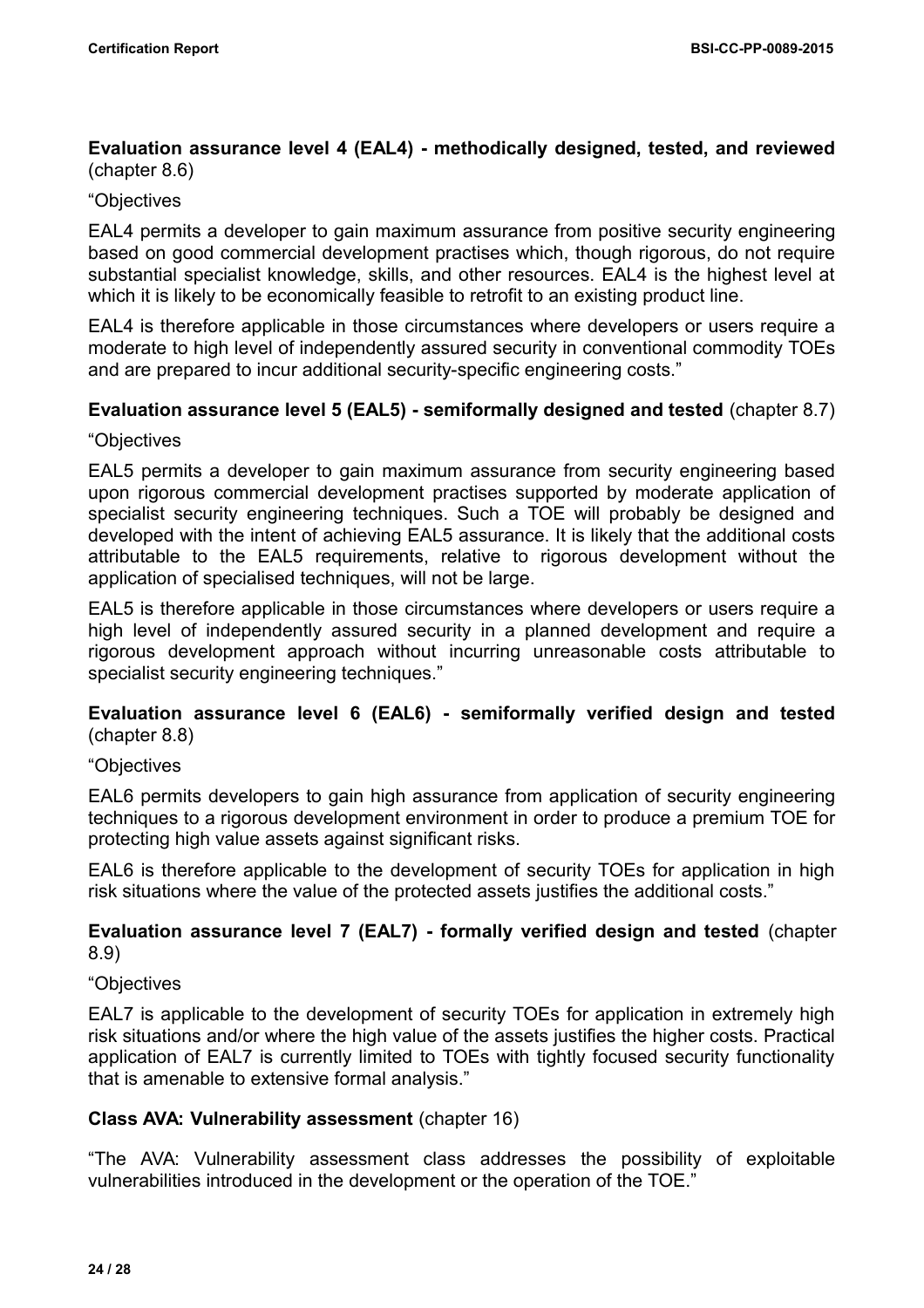## **Vulnerability analysis (AVA\_VAN)** (chapter 16.1)

### "Objectives

Vulnerability analysis is an assessment to determine whether potential vulnerabilities identified, during the evaluation of the development and anticipated operation of the TOE or by other methods (e.g. by flaw hypotheses or quantitative or statistical analysis of the security behaviour of the underlying security mechanisms), could allow attackers to violate the SFRs.

Vulnerability analysis deals with the threats that an attacker will be able to discover flaws that will allow unauthorised access to data and functionality, allow the ability to interfere with or alter the TSF, or interfere with the authorised capabilities of other users."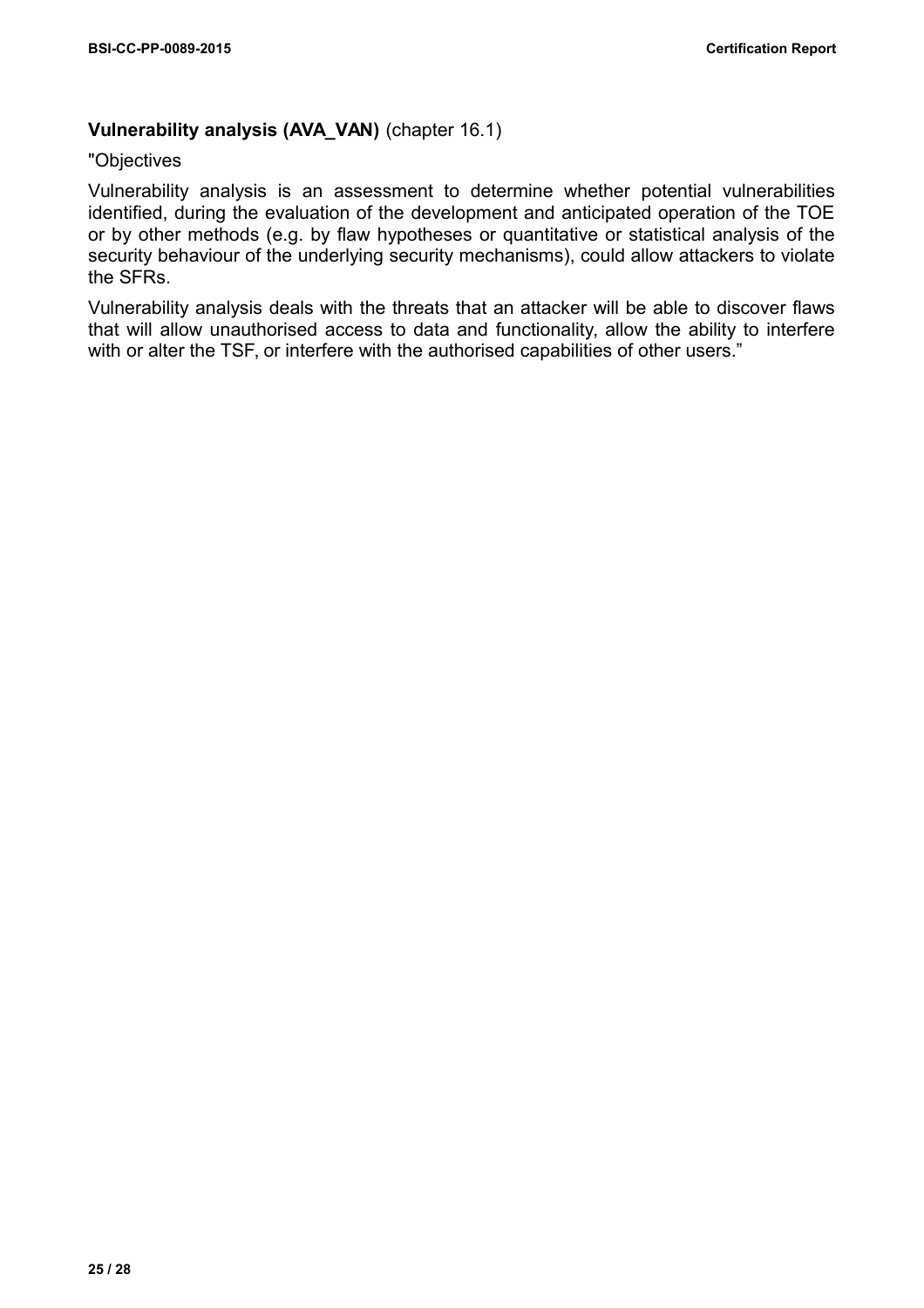This page is intentionally left blank.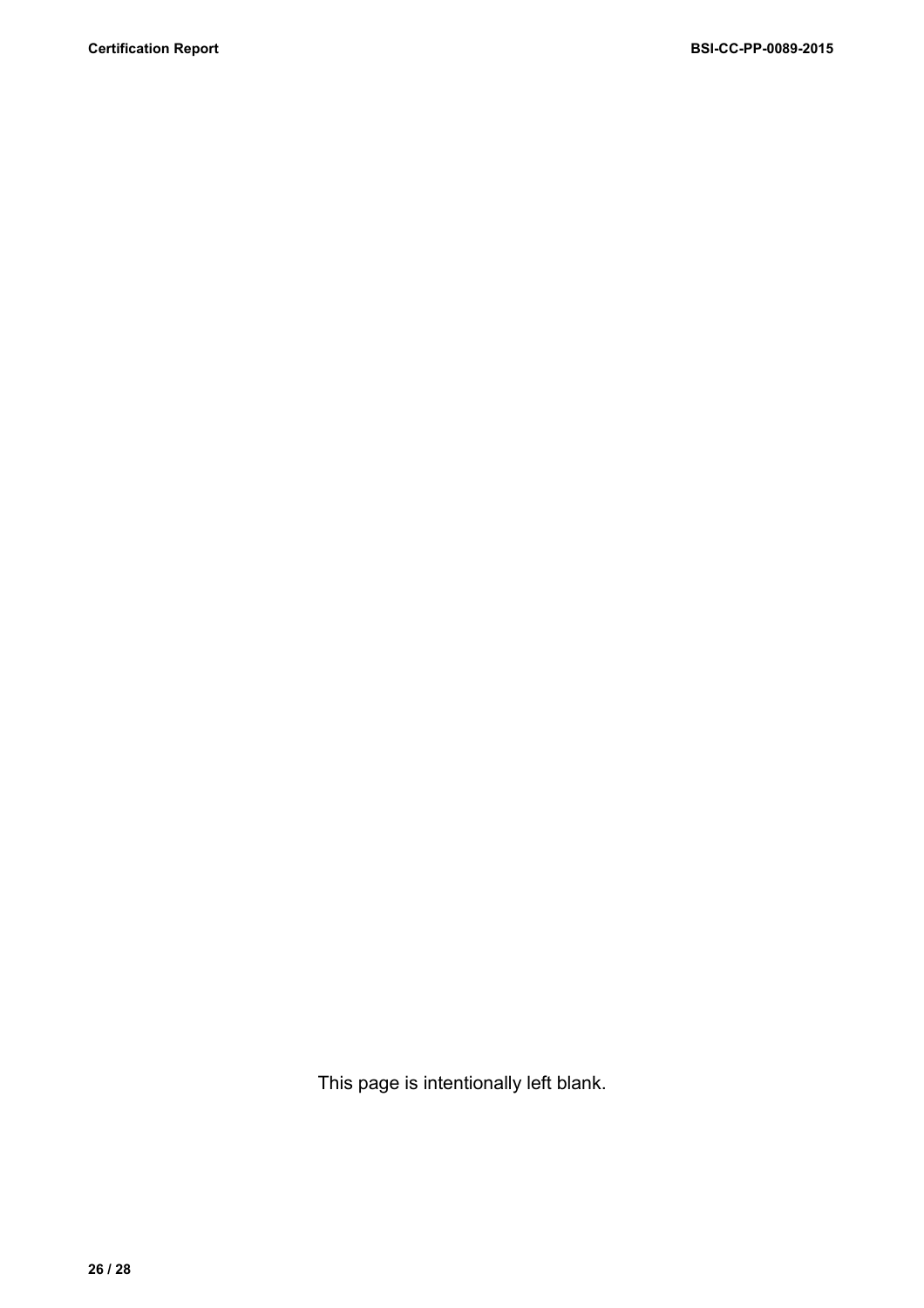# **D Annexes**

## **List of annexes of this certification report**

Annex A: Protection Profile Embedded UICC Protection Profile, Version 1.1/25.08.2015 [6] provided within a separate document.